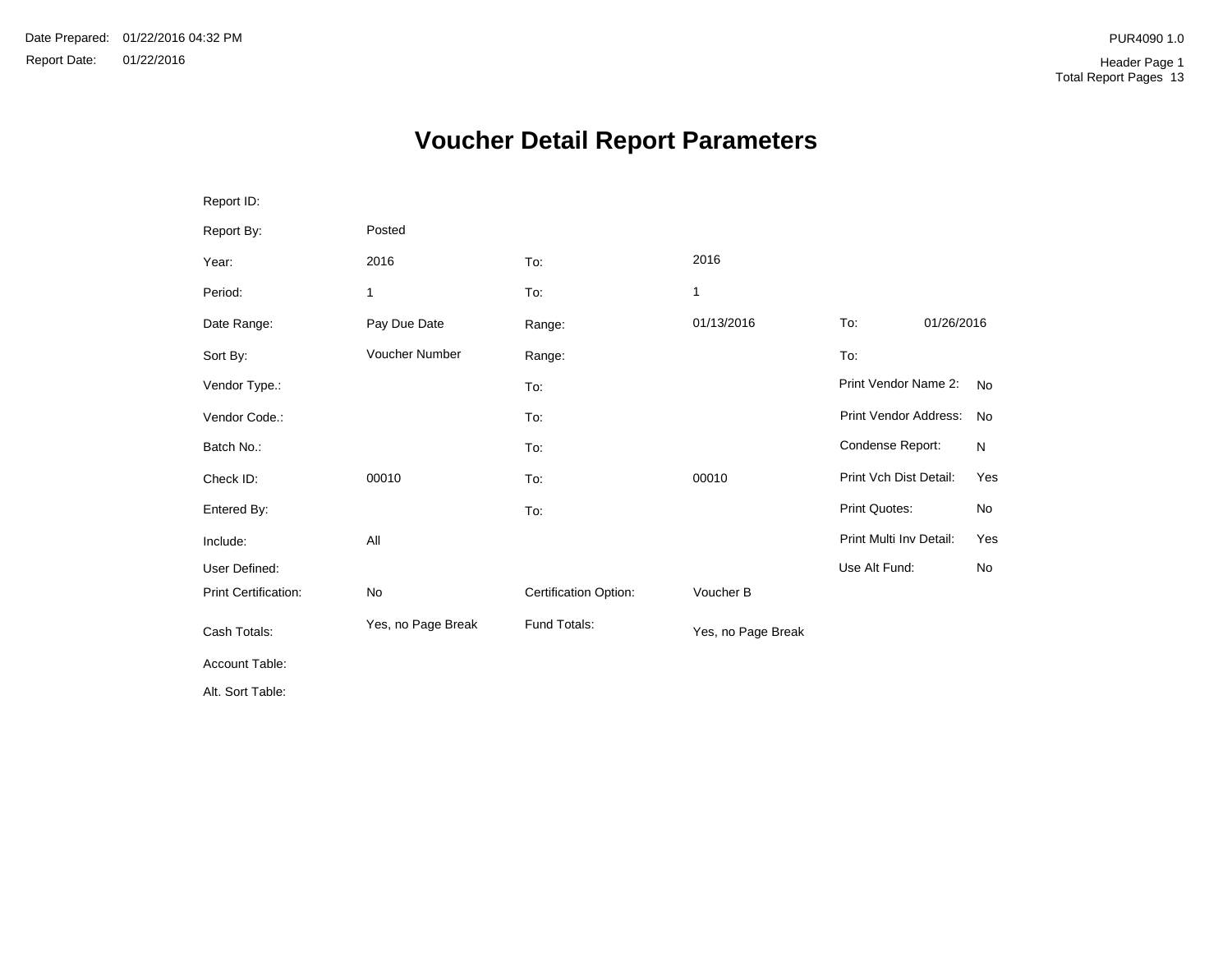Report Date: 01/22/2016

## **TOWN OF OSSINING**

| Voucher No.                                | <b>Stub-Description</b>                       |                                  |                                                                         | <b>Vendor Code</b> | <b>Vendor Name</b>       |                                  |                                                  | Voucher Amt.        |                                        | Pay Due           | Approved                          |
|--------------------------------------------|-----------------------------------------------|----------------------------------|-------------------------------------------------------------------------|--------------------|--------------------------|----------------------------------|--------------------------------------------------|---------------------|----------------------------------------|-------------------|-----------------------------------|
| <b>Voucher Date</b><br><b>Invoice Date</b> | <b>Batch</b><br><b>Invoice No.</b>            | Req. No.<br><b>Recur Months</b>  | Req. Date<br><b>Refund Year</b>                                         | PO No.<br>Taxable  | PO Date<br><b>Ref No</b> | Ordered By<br><b>Approved By</b> | <b>Fisc Year Check ID</b><br>Period Contract No. |                     | <b>Check No. Check Date</b><br>Disc. % | Non Disc.         | <b>Cash Account</b><br>Disc. Amt. |
| 20160106                                   |                                               |                                  | STORAGE OF VOTING MACHINES - JANUARY 201 0000130013                     |                    |                          | MANY'S WAREHOUSE & STORAGE INC   |                                                  | 820.00              |                                        | 01/26/2016        |                                   |
| 01/13/2016                                 |                                               |                                  |                                                                         |                    |                          |                                  | 2016 00010                                       |                     |                                        |                   | 0200.0000.0000                    |
| 01/01/2016                                 | 95898                                         |                                  |                                                                         |                    |                          |                                  | $\mathbf{1}$                                     |                     | 0.00                                   | 0.00              | 0.00                              |
| <b>Detail Item</b><br>$\overline{1}$       | <b>Item Description</b><br><b>Account No.</b> |                                  | STORAGE OF VOTING MACHINES - JANUARY 2016<br><b>Account Description</b> |                    | Taxable<br><b>Note</b>   | <b>Quantity Unit</b><br>0        | <b>Unit Cost</b><br>0.0000                       | Ext. Cost<br>820.00 | Disc. %<br>0.00<br>Percent             | Non Disc.<br>0.00 | Disc. Amt.<br>0.00<br>Amount      |
|                                            | 010.1450.0432                                 |                                  | CARTING/LIGHT                                                           |                    |                          |                                  |                                                  |                     | 100.00                                 |                   | 820.00                            |
| 20160120                                   |                                               |                                  | INTERPRETOR 6PM-9:30PM, SMALL CLAIMS/PARI 0000701377                    |                    |                          | ANJO, JOAO PEDRO                 |                                                  | 70.00               |                                        | 01/26/2016        |                                   |
| 01/13/2016                                 |                                               |                                  |                                                                         |                    |                          |                                  | 2016 00010                                       |                     |                                        |                   | 0200.0000.0000                    |
| 01/04/2016                                 | 01042016                                      |                                  |                                                                         |                    |                          |                                  | 1                                                |                     | 0.00                                   | 0.00              | 0.00                              |
| <b>Detail Item</b><br>$\mathbf{1}$         | <b>Item Description</b>                       |                                  | INTERPRETOR 6PM-9:30PM, SMALL CLAIMS/PARKING                            |                    | Taxable                  | <b>Quantity Unit</b><br>-1       | <b>Unit Cost</b><br>70.0000                      | Ext. Cost<br>70.00  | Disc. %<br>0.00                        | Non Disc.<br>0.00 | Disc. Amt.<br>0.00                |
|                                            | <b>Account No.</b><br>010.1130.0455           |                                  | <b>Account Description</b><br>TRANSLATOR                                |                    | <b>Note</b>              |                                  |                                                  |                     | Percent<br>100.00                      |                   | Amount<br>70.00                   |
| 20160123                                   |                                               | ANNUAL STATEMENT FEES            |                                                                         | 0000183209         |                          | SYSTEMS EAST INC.                |                                                  | 300.00              |                                        | 01/26/2016        |                                   |
| 01/13/2016                                 |                                               |                                  |                                                                         |                    |                          |                                  | 2016 00010                                       |                     |                                        |                   | 0200.0000.0000                    |
| 01/04/2016                                 | 126254                                        |                                  |                                                                         |                    |                          |                                  |                                                  |                     | 0.00                                   | 0.00              | 0.00                              |
| <b>Detail Item</b><br>$\mathbf{1}$         | <b>Item Description</b>                       | ANNUAL STATEMENT FEES            |                                                                         |                    | <b>Taxable</b>           | <b>Quantity Unit</b><br>-1       | <b>Unit Cost</b><br>300.0000                     | Ext. Cost<br>300.00 | Disc. %<br>0.00                        | Non Disc.<br>0.00 | Disc. Amt.<br>0.00                |
|                                            | <b>Account No.</b><br>010.1330.0497           |                                  | <b>Account Description</b><br>INTERNET CONTRACT FEES                    |                    | <b>Note</b>              |                                  |                                                  |                     | Percent<br>100.00                      |                   | Amount<br>300.00                  |
| 20160128                                   |                                               |                                  | BLACK TONER AND LEGAL SIZE COPY PAPER                                   | 0000190004         |                          | STAPLES, INC. AND SUBSIDIARIES   |                                                  | 147.62              |                                        | 01/26/2016        |                                   |
| 01/14/2016                                 |                                               |                                  |                                                                         |                    |                          |                                  | 2016 00010                                       |                     |                                        |                   | 0200.0000.0000                    |
| 01/06/2016                                 | 3288973194                                    |                                  |                                                                         |                    |                          |                                  |                                                  |                     | 0.00                                   | 0.00              | 0.00                              |
| <b>Detail Item</b>                         | <b>Item Description</b>                       |                                  |                                                                         |                    | Taxable                  | <b>Quantity Unit</b>             | <b>Unit Cost</b>                                 | Ext. Cost           | Disc. %                                | Non Disc.         | Disc. Amt.                        |
| $\mathbf{1}$                               |                                               |                                  | BLACK TONER AND LEGAL SIZE COPY PAPER                                   |                    |                          | $\Omega$                         | 0.0000                                           | 147.62              | 0.00                                   | 0.00              | 0.00                              |
|                                            | <b>Account No.</b>                            |                                  | <b>Account Description</b>                                              |                    | <b>Note</b>              |                                  |                                                  |                     | Percent                                |                   | Amount                            |
|                                            | 010.1410.0401                                 |                                  | SUPPLIES                                                                |                    |                          |                                  |                                                  |                     | 100.00                                 |                   | 147.62                            |
| 20160129                                   |                                               | DALE CEMETERY - CHAIN SAW REPAIR |                                                                         | 0000150022         |                          | <b>OSSINING LAWN MOWER</b>       |                                                  | 98.50               |                                        | 01/26/2016        |                                   |
| 01/14/2016                                 |                                               |                                  |                                                                         |                    |                          |                                  | 2016 00010                                       |                     |                                        |                   | 0200.0000.0000                    |
| 01/08/2016                                 | 107046                                        |                                  |                                                                         | M                  |                          |                                  |                                                  |                     | 0.00                                   | 0.00              | 0.00                              |
| Detail Item<br>$\mathbf{1}$                | <b>Item Description</b>                       | DALE CEMETERY - CHAIN SAW REPAIR |                                                                         |                    | Taxable<br>M             | <b>Quantity Unit</b><br>1        | <b>Unit Cost</b><br>98.5000                      | Ext. Cost<br>98.50  | Disc. %<br>0.00                        | Non Disc.<br>0.00 | Disc. Amt.<br>0.00                |
|                                            | <b>Account No.</b><br>032.8810.0419           |                                  | <b>Account Description</b><br>MAINT./REPAIR                             |                    | <b>Note</b>              |                                  |                                                  |                     | Percent<br>100.00                      |                   | Amount<br>98.50                   |
| 20160130                                   |                                               |                                  | 2016 NYSAC MEMBERSHIP DUES - DALE CEMETI 0000139987                     |                    |                          | NYS ASSOC. OF CEMETERIES         |                                                  | 100.00              |                                        | 01/26/2016        |                                   |
| 01/14/2016                                 |                                               |                                  |                                                                         |                    |                          |                                  | 2016 00010                                       |                     |                                        |                   | 0200.0000.0000                    |
| 01/14/2016                                 | 01142016                                      |                                  |                                                                         |                    |                          |                                  |                                                  |                     | 0.00                                   | 0.00              | 0.00                              |
|                                            |                                               |                                  |                                                                         |                    |                          |                                  |                                                  |                     |                                        |                   |                                   |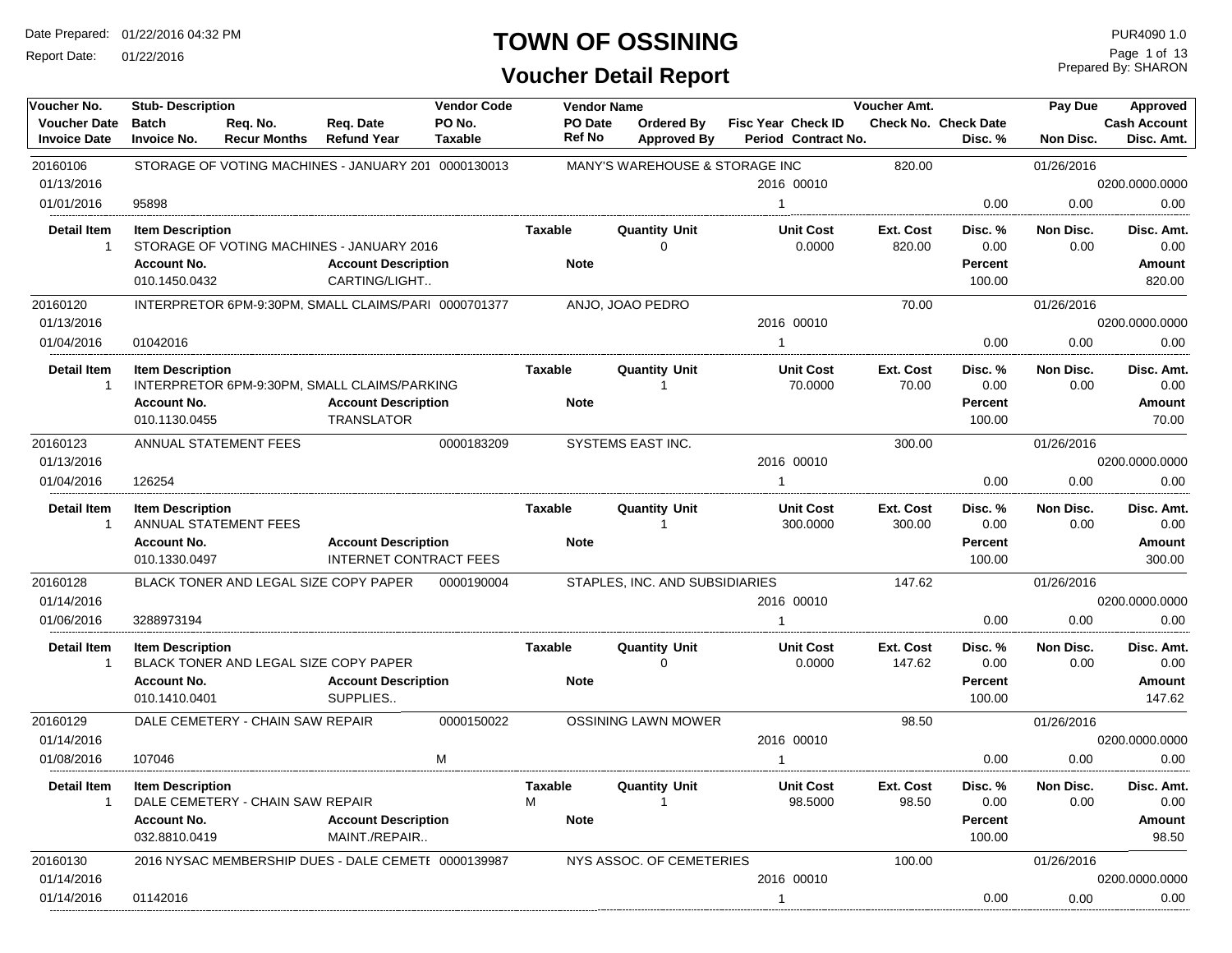Report Date: 01/22/2016

#### **TOWN OF OSSINING** PURA090 1.0

#### **Voucher Detail Report**

Prepared By: SHARON Page 2 of 13

| Voucher No.                                | <b>Stub-Description</b>                                        |                                     |                                                                                              | <b>Vendor Code</b>       |                                    | <b>Vendor Name</b> |                                                                |                                           | Voucher Amt.               |                                             | Pay Due           | Approved                               |
|--------------------------------------------|----------------------------------------------------------------|-------------------------------------|----------------------------------------------------------------------------------------------|--------------------------|------------------------------------|--------------------|----------------------------------------------------------------|-------------------------------------------|----------------------------|---------------------------------------------|-------------------|----------------------------------------|
| <b>Voucher Date</b><br><b>Invoice Date</b> | <b>Batch</b><br><b>Invoice No.</b>                             | Req. No.<br><b>Recur Months</b>     | Req. Date<br><b>Refund Year</b>                                                              | PO No.<br><b>Taxable</b> | <b>PO Date</b><br><b>Ref No</b>    |                    | Ordered By<br><b>Approved By</b>                               | Fisc Year Check ID<br>Period Contract No. |                            | Check No. Check Date<br>Disc. %             | Non Disc.         | <b>Cash Account</b><br>Disc. Amt.      |
| 20160130                                   |                                                                |                                     | 2016 NYSAC MEMBERSHIP DUES - DALE CEMETI 0000139987                                          |                          |                                    |                    | NYS ASSOC. OF CEMETERIES                                       |                                           |                            |                                             |                   |                                        |
| <b>Detail Item</b><br>$\mathbf 1$          | <b>Item Description</b><br><b>Account No.</b><br>032.8810.0417 |                                     | 2016 NYSAC MEMBERSHIP DUES - DALE CEMETERY<br><b>Account Description</b><br><b>EDUCATION</b> |                          | <b>Taxable</b><br><b>Note</b>      |                    | <b>Quantity Unit</b><br>$\mathbf{1}$                           | <b>Unit Cost</b><br>100.0000              | Ext. Cost<br>100.00        | Disc. %<br>0.00<br><b>Percent</b><br>100.00 | Non Disc.<br>0.00 | Disc. Amt.<br>0.00<br>Amount<br>100.00 |
| 20160131                                   |                                                                | ENVELOPES FOR DALE CEMETERY         |                                                                                              | 0000700789               |                                    |                    | <b>BRIARCLIFF BUSINESS SERVICES</b>                            |                                           | 103.75                     |                                             | 01/26/2016        |                                        |
| 01/14/2016                                 |                                                                |                                     |                                                                                              |                          |                                    |                    |                                                                | 2016 00010                                |                            |                                             |                   | 0200.0000.0000                         |
| 01/08/2016                                 | 47168                                                          |                                     |                                                                                              | M                        |                                    |                    |                                                                | $\mathbf{1}$                              |                            | 0.00                                        | 0.00              | 0.00                                   |
| <b>Detail Item</b><br>$\mathbf{1}$         | <b>Item Description</b><br><b>Account No.</b>                  | ENVELOPES FOR DALE CEMETERY         | <b>Account Description</b>                                                                   |                          | <b>Taxable</b><br>M<br><b>Note</b> |                    | <b>Quantity Unit</b><br>$\mathbf{1}$                           | <b>Unit Cost</b><br>103.7500              | <b>Ext. Cost</b><br>103.75 | Disc. %<br>0.00<br>Percent                  | Non Disc.<br>0.00 | Disc. Amt.<br>0.00<br>Amount           |
|                                            | 032.8810.0438                                                  |                                     | SUPPLIES AND SERVICES                                                                        |                          |                                    |                    |                                                                |                                           |                            | 100.00                                      |                   | 103.75                                 |
| 20160133                                   |                                                                |                                     | TOWN CHARGE FOR MONTH OF JANUARY 2016 0000190041                                             |                          |                                    |                    | SPCA OF WESTCHESTER                                            |                                           | 970.98                     |                                             | 01/26/2016        |                                        |
| 01/15/2016                                 |                                                                |                                     |                                                                                              |                          |                                    |                    |                                                                | 2016 00010                                |                            |                                             |                   | 0200.0000.0000                         |
| 01/11/2016                                 | 1-2016                                                         |                                     |                                                                                              |                          |                                    |                    |                                                                | $\mathbf{1}$                              |                            | 0.00                                        | 0.00              | 0.00                                   |
| <b>Detail Item</b><br>1                    | <b>Item Description</b><br><b>Account No.</b><br>020.3510.0445 |                                     | TOWN CHARGE FOR MONTH OF JANUARY 2016<br><b>Account Description</b><br>SPCA CONTRACT         |                          | Taxable<br><b>Note</b>             |                    | <b>Quantity Unit</b><br>0                                      | <b>Unit Cost</b><br>0.0000                | Ext. Cost<br>970.98        | Disc. %<br>0.00<br>Percent<br>100.00        | Non Disc.<br>0.00 | Disc. Amt.<br>0.00<br>Amount<br>970.98 |
| 20160134                                   |                                                                | START FLUID FOR DALE CEMETERY       |                                                                                              | 0000150020               |                                    |                    | OSSINING HARDWARE COMPANY                                      |                                           | 3.88                       |                                             | 01/26/2016        |                                        |
| 01/15/2016                                 |                                                                |                                     |                                                                                              |                          |                                    |                    |                                                                | 2016 00010                                |                            |                                             |                   | 0200.0000.0000                         |
| 01/14/2016                                 | A138297                                                        |                                     |                                                                                              |                          |                                    |                    |                                                                | 1                                         |                            | 0.00                                        | 0.00              | 0.00                                   |
| <b>Detail Item</b><br>$\mathbf{1}$         | <b>Item Description</b><br><b>Account No.</b>                  | START FLUID FOR DALE CEMETERY       | <b>Account Description</b>                                                                   |                          | Taxable<br><b>Note</b>             |                    | <b>Quantity Unit</b><br>$\mathbf 1$                            | <b>Unit Cost</b><br>3.8800                | Ext. Cost<br>3.88          | Disc. %<br>0.00<br><b>Percent</b>           | Non Disc.<br>0.00 | Disc. Amt.<br>0.00<br>Amount           |
|                                            | 032.8810.0419                                                  |                                     | MAINT./REPAIR                                                                                |                          |                                    |                    |                                                                |                                           |                            | 100.00                                      |                   | 3.88                                   |
| 20160136                                   |                                                                |                                     | FUEL SAFETY STORAGE CABINET FOR GARAGE 0000701373                                            |                          |                                    |                    | <b>GLOBAL INDUSTRIAL EQUIPMENT</b>                             |                                           | 889.43                     |                                             | 01/26/2016        |                                        |
| 01/15/2016                                 |                                                                |                                     |                                                                                              |                          |                                    |                    |                                                                | 2016 00010                                |                            |                                             |                   | 0200.0000.0000                         |
| 01/06/2016                                 | 108961581                                                      |                                     |                                                                                              |                          |                                    |                    |                                                                | 1                                         |                            | 0.00                                        | 0.00              | 0.00                                   |
| <b>Detail Item</b><br>$\mathbf 1$          | <b>Item Description</b><br><b>CEMETERY</b>                     |                                     | FUEL SAFETY STORAGE CABINET FOR GARAGE AT DALE                                               |                          | Taxable                            |                    | <b>Quantity Unit</b><br>$\overline{1}$                         | <b>Unit Cost</b><br>889.4300              | <b>Ext. Cost</b><br>889.43 | Disc. %<br>0.00                             | Non Disc.<br>0.00 | Disc. Amt.<br>0.00                     |
|                                            | <b>Account No.</b><br>032.8810.0419                            |                                     | <b>Account Description</b><br>MAINT./REPAIR                                                  |                          | <b>Note</b>                        |                    |                                                                |                                           |                            | <b>Percent</b><br>100.00                    |                   | Amount<br>889.43                       |
| 20160139                                   |                                                                |                                     | 2016 TRAINING SCHOOL & ANNUAL MEETING RE 0000010038                                          |                          |                                    |                    | ASSOCIATION OF TOWNS OF                                        |                                           | 625.00                     |                                             | 01/26/2016        |                                        |
| 01/15/2016                                 |                                                                |                                     |                                                                                              |                          |                                    |                    |                                                                | 2016 00010                                |                            |                                             |                   | 0200.0000.0000                         |
| <b>Multi Inv Num</b><br>011520161          |                                                                | <b>Multi Inv Date</b><br>01/15/2016 |                                                                                              | Multi Inv Amt.<br>125.00 |                                    |                    | <b>Multi Inv Stub Desc</b><br><b>MARK REISMAN REGISTRATION</b> | 1                                         |                            | 0.00                                        | 0.00              | 0.00                                   |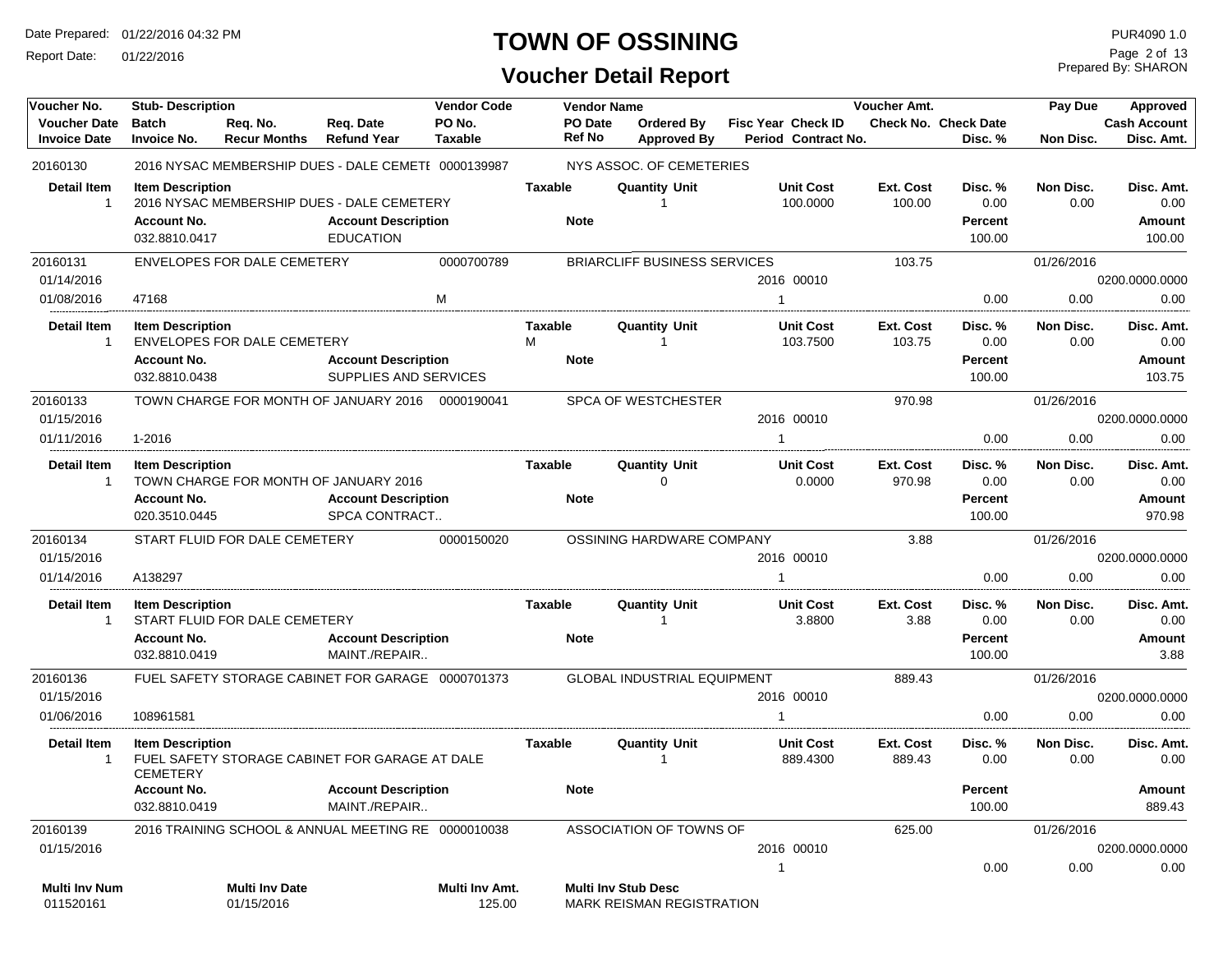Report Date: 01/22/2016

## **TOWN OF OSSINING**

| Voucher No.                                | <b>Stub- Description</b>                                |                                       |                                                     | <b>Vendor Code</b>       |                | <b>Vendor Name</b> |                                                                    |    |                                                  | Voucher Amt.               |                                        | Pay Due           | Approved                          |
|--------------------------------------------|---------------------------------------------------------|---------------------------------------|-----------------------------------------------------|--------------------------|----------------|--------------------|--------------------------------------------------------------------|----|--------------------------------------------------|----------------------------|----------------------------------------|-------------------|-----------------------------------|
| <b>Voucher Date</b><br><b>Invoice Date</b> | <b>Batch</b><br><b>Invoice No.</b>                      | Req. No.<br><b>Recur Months</b>       | Req. Date<br><b>Refund Year</b>                     | PO No.<br><b>Taxable</b> |                | PO Date<br>Ref No  | <b>Ordered By</b><br><b>Approved By</b>                            |    | <b>Fisc Year Check ID</b><br>Period Contract No. |                            | <b>Check No. Check Date</b><br>Disc. % | Non Disc.         | <b>Cash Account</b><br>Disc. Amt. |
| 20160139                                   |                                                         |                                       | 2016 TRAINING SCHOOL & ANNUAL MEETING RE 0000010038 |                          |                |                    | ASSOCIATION OF TOWNS OF                                            |    |                                                  |                            |                                        |                   |                                   |
| <b>Multi Inv Num</b>                       |                                                         | <b>Multi Inv Date</b>                 |                                                     | Multi Inv Amt.           |                |                    | <b>Multi Inv Stub Desc</b>                                         |    |                                                  |                            |                                        |                   |                                   |
| 011520162                                  |                                                         | 01/15/2016                            |                                                     | 125.00                   |                |                    | <b>MADDI ZACHACZ REGISTRATION</b>                                  |    |                                                  |                            |                                        |                   |                                   |
| 011520163<br>011520164                     |                                                         | 01/15/2016<br>01/15/2016              |                                                     | 125.00<br>125.00         |                |                    | DANA LEVENBERG REGISTRATION<br><b>KAREN D'ATTORE REGISTRATION</b>  |    |                                                  |                            |                                        |                   |                                   |
| 011520165                                  |                                                         | 01/15/2016                            |                                                     | 125.00                   |                |                    | ELIZABETH FELDMAN REGISTRATION                                     |    |                                                  |                            |                                        |                   |                                   |
| <b>Detail Item</b><br>$\mathbf 1$          | <b>Item Description</b><br><b>REGISTRATIONS</b>         | 2016 TRAINING SCHOOL & ANNUAL MEETING |                                                     |                          | <b>Taxable</b> |                    | <b>Quantity Unit</b>                                               |    | <b>Unit Cost</b><br>625.0000                     | <b>Ext. Cost</b><br>625.00 | Disc. %<br>0.00                        | Non Disc.<br>0.00 | Disc. Amt.<br>0.00                |
|                                            | <b>Account No.</b>                                      |                                       | <b>Account Description</b>                          |                          |                | <b>Note</b>        |                                                                    |    |                                                  |                            | <b>Percent</b>                         |                   | Amount                            |
|                                            | 010.1010.0405                                           |                                       | CONFERENCE                                          |                          |                |                    |                                                                    |    |                                                  |                            |                                        |                   | 250.00                            |
|                                            | 010.1220.0405                                           |                                       | CONFERENCE                                          |                          |                |                    |                                                                    |    |                                                  |                            |                                        |                   | 250.00                            |
|                                            | 010.1110.0405                                           |                                       | CONFERENCE                                          |                          |                |                    |                                                                    |    |                                                  |                            |                                        |                   | 125.00                            |
| 20160141                                   |                                                         |                                       | 2015 ASSOCIATION OF TOWNS ANNUAL MEETIN 0000010038  |                          |                |                    | ASSOCIATION OF TOWNS OF                                            |    |                                                  | 250.00                     |                                        | 01/26/2016        |                                   |
| 01/15/2016                                 |                                                         |                                       |                                                     |                          |                |                    |                                                                    |    | 2016 00010                                       |                            |                                        |                   | 0200.0000.0000                    |
|                                            |                                                         |                                       |                                                     |                          |                |                    |                                                                    | 1  |                                                  |                            | 0.00                                   | 0.00              | 0.00                              |
| <b>Multi Inv Num</b><br>011520162          |                                                         | <b>Multi Inv Date</b><br>01/14/2016   |                                                     | Multi Inv Amt.<br>125.00 |                |                    | <b>Multi Inv Stub Desc</b><br><b>PATTI CUNNINGHAM REGISTRATION</b> |    |                                                  |                            |                                        |                   |                                   |
| 011520161                                  |                                                         | 01/14/2016                            |                                                     | 125.00                   |                |                    | JULIE DAVIS REGISTRATION                                           |    |                                                  |                            |                                        |                   |                                   |
| Detail Item<br>1                           | <b>Item Description</b><br><b>REGISTRATIONS</b>         |                                       | 2015 ASSOCIATION OF TOWNS ANNUAL MEETING - 2        |                          | <b>Taxable</b> |                    | <b>Quantity Unit</b>                                               |    | <b>Unit Cost</b><br>250.0000                     | Ext. Cost<br>250.00        | Disc. %<br>0.00                        | Non Disc.<br>0.00 | Disc. Amt.<br>0.00                |
|                                            | <b>Account No.</b><br>010.1330.0405                     |                                       | <b>Account Description</b><br>CONFERENCE            |                          |                | <b>Note</b>        |                                                                    |    |                                                  |                            | <b>Percent</b><br>100.00               |                   | Amount<br>250.00                  |
| 20160144                                   | BREAD FOR WIN PROGRAM                                   |                                       |                                                     | 0000070168               |                |                    | <b>GM DIRECT DISTRIBUTOR CO.</b>                                   |    |                                                  | 106.08                     |                                        | 01/26/2016        |                                   |
| 01/19/2016                                 |                                                         |                                       |                                                     |                          |                |                    |                                                                    |    | 2016 00010                                       |                            |                                        |                   | 0200.0000.0000                    |
|                                            |                                                         |                                       |                                                     |                          |                |                    |                                                                    | -1 |                                                  |                            | 0.00                                   | 0.00              | 0.00                              |
| <b>Multi Inv Num</b>                       |                                                         | <b>Multi Inv Date</b>                 |                                                     | Multi Inv Amt.           |                |                    | <b>Multi Inv Stub Desc</b>                                         |    |                                                  |                            |                                        |                   |                                   |
| 03161222210                                |                                                         | 01/07/2016                            |                                                     | 53.04                    |                |                    | BREAD FOR WIN PROGRAM                                              |    |                                                  |                            |                                        |                   |                                   |
| 03161222274                                |                                                         | 01/15/2016                            |                                                     | 53.04                    |                |                    | BREAD FOR WIN PROGRAM                                              |    |                                                  |                            |                                        |                   |                                   |
| <b>Detail Item</b><br>1                    | <b>Item Description</b><br><b>BREAD FOR WIN PROGRAM</b> |                                       |                                                     |                          | <b>Taxable</b> |                    | <b>Quantity Unit</b><br>1                                          |    | <b>Unit Cost</b><br>106.0800                     | Ext. Cost<br>106.08        | Disc. %<br>0.00                        | Non Disc.<br>0.00 | Disc. Amt.<br>0.00                |
|                                            | <b>Account No.</b><br>010.6773.0423                     |                                       | <b>Account Description</b><br>FOOD SUPPLIES         |                          |                | <b>Note</b>        |                                                                    |    |                                                  |                            | <b>Percent</b><br>100.00               |                   | Amount<br>106.08                  |
| 20160145                                   | FOOD FOR WIN PROGRAM                                    |                                       |                                                     | 0000700455               |                | C-TOWN             |                                                                    |    |                                                  | 465.60                     |                                        | 01/26/2016        |                                   |
| 01/19/2016                                 |                                                         |                                       |                                                     |                          |                |                    |                                                                    |    | 2016 00010                                       |                            |                                        |                   | 0200.0000.0000                    |
|                                            |                                                         |                                       |                                                     |                          |                |                    |                                                                    | 1  |                                                  |                            | 0.00                                   | 0.00              | 0.00                              |
| <b>Multi Inv Num</b>                       |                                                         | <b>Multi Inv Date</b>                 |                                                     | Multi Inv Amt.           |                |                    | <b>Multi Inv Stub Desc</b>                                         |    |                                                  |                            |                                        |                   |                                   |
| 01052016                                   |                                                         | 01/05/2016                            |                                                     | 5.98                     |                |                    | FOOD FOR WIN PROGRAM                                               |    |                                                  |                            |                                        |                   |                                   |
| 01062016                                   |                                                         | 01/16/2016                            |                                                     | 65.71                    |                |                    | FOOD FOR WIN PROGRAM                                               |    |                                                  |                            |                                        |                   |                                   |
| 01112016                                   |                                                         | 01/11/2016                            |                                                     | 95.77                    |                |                    | FOOD FOR WIN PROGRAM                                               |    |                                                  |                            |                                        |                   |                                   |
| 01122016                                   |                                                         | 01/12/2016                            |                                                     | 52.78                    |                |                    | FOOD FOR WIN PROGRAM                                               |    |                                                  |                            |                                        |                   |                                   |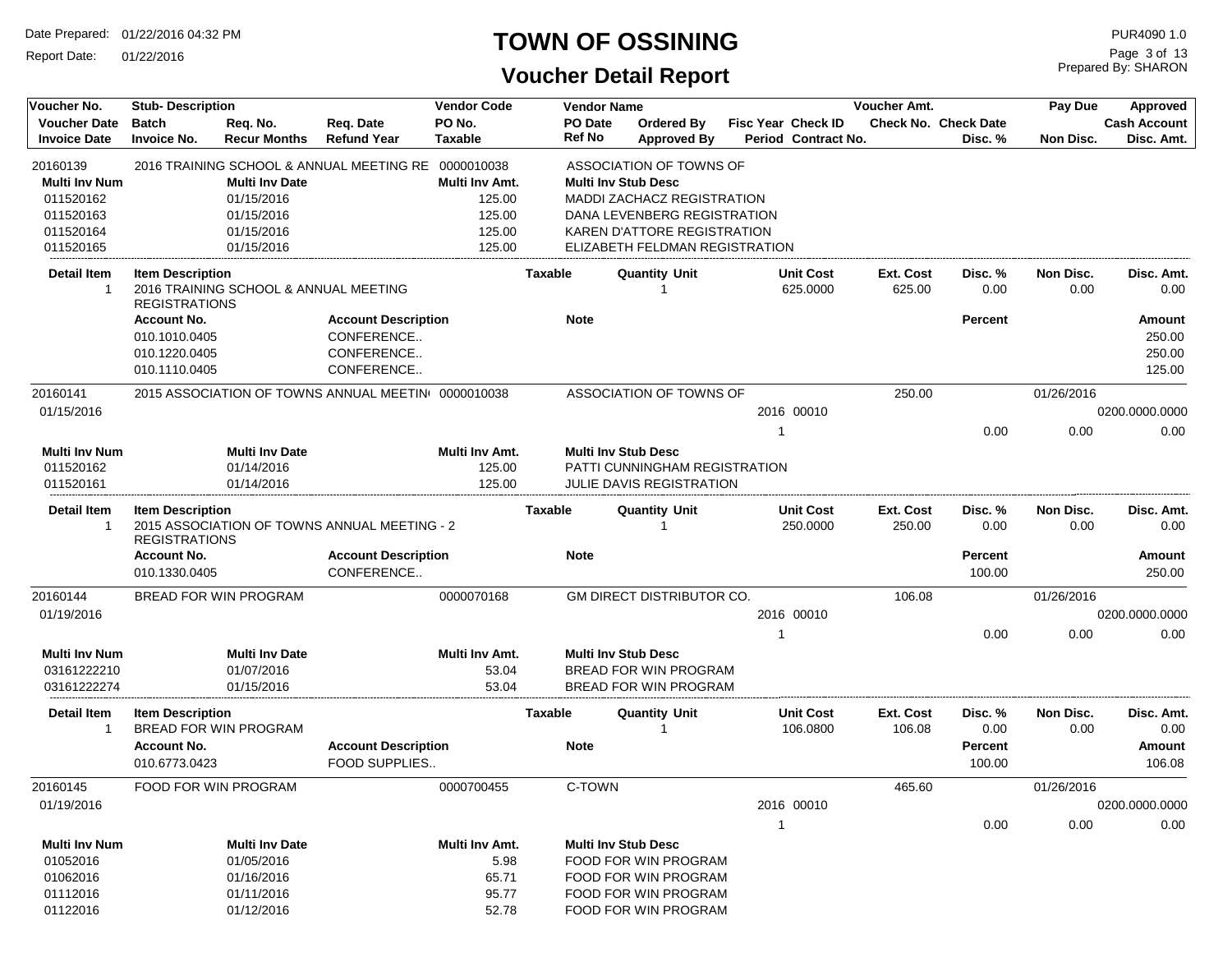Report Date: 01/22/2016

#### **TOWN OF OSSINING**

## **Voucher Detail Report**

Prepared By: SHARON Page 4 of 13

| Voucher No.                       | <b>Stub-Description</b> |                       |                                                      | <b>Vendor Code</b> |                | <b>Vendor Name</b>            |    |                            | Voucher Amt.       |                             | Pay Due           | Approved            |
|-----------------------------------|-------------------------|-----------------------|------------------------------------------------------|--------------------|----------------|-------------------------------|----|----------------------------|--------------------|-----------------------------|-------------------|---------------------|
| <b>Voucher Date</b>               | <b>Batch</b>            | Reg. No.              | Req. Date                                            | PO No.             | PO Date        | <b>Ordered By</b>             |    | Fisc Year Check ID         |                    | <b>Check No. Check Date</b> |                   | <b>Cash Account</b> |
| <b>Invoice Date</b>               | <b>Invoice No.</b>      | <b>Recur Months</b>   | <b>Refund Year</b>                                   | <b>Taxable</b>     | <b>Ref No</b>  | <b>Approved By</b>            |    | Period Contract No.        |                    | Disc. %                     | Non Disc.         | Disc. Amt.          |
| 20160145                          |                         | FOOD FOR WIN PROGRAM  |                                                      | 0000700455         | C-TOWN         |                               |    |                            |                    |                             |                   |                     |
| <b>Multi Inv Num</b>              |                         | <b>Multi Inv Date</b> |                                                      | Multi Inv Amt.     |                | <b>Multi Inv Stub Desc</b>    |    |                            |                    |                             |                   |                     |
| 01042016                          |                         | 01/04/2016            |                                                      | 76.36              |                | FOOD FOR WIN PROGRAM          |    |                            |                    |                             |                   |                     |
| 01142016                          |                         | 01/14/2016            |                                                      | 68.79              |                | FOOD FOR WIN PROGRAM          |    |                            |                    |                             |                   |                     |
| 01192016                          |                         | 01/19/2016            |                                                      | 100.21             |                | FOOD FOR WIN PROGRAM          |    |                            |                    |                             |                   |                     |
| Detail Item                       | <b>Item Description</b> |                       |                                                      |                    | Taxable        | <b>Quantity Unit</b>          |    | <b>Unit Cost</b>           | Ext. Cost          | Disc. %                     | Non Disc.         | Disc. Amt.          |
| -1                                |                         | FOOD FOR WIN PROGRAM  |                                                      |                    |                | -1                            |    | 465.6000                   | 465.60             | 0.00                        | 0.00              | 0.00                |
|                                   | <b>Account No.</b>      |                       | <b>Account Description</b>                           |                    | <b>Note</b>    |                               |    |                            |                    | Percent                     |                   | Amount              |
|                                   | 010.6773.0423           |                       | FOOD SUPPLIES                                        |                    |                |                               |    |                            |                    | 100.00                      |                   | 465.60              |
| 20160146                          |                         |                       | REIMBURSEMENT FOR TAXI COUPONS 93 COUP 0000700584    |                    |                | AMIGO'S TAXI LIMOSINE         |    |                            | 441.75             |                             | 01/26/2016        |                     |
| 01/19/2016                        |                         |                       |                                                      |                    |                |                               |    | 2016 00010                 |                    |                             |                   | 0200.0000.0000      |
| 01/12/2016                        | 01122016                |                       |                                                      | M                  |                |                               | -1 |                            |                    | 0.00                        | 0.00              | 0.00                |
| <b>Detail Item</b>                | <b>Item Description</b> |                       |                                                      |                    | Taxable        | Quantity Unit                 |    | <b>Unit Cost</b>           | Ext. Cost          | Disc. %                     | Non Disc.         | Disc. Amt.          |
| -1                                |                         |                       | REIMBURSEMENT FOR TAXI COUPONS 93 COUPONS @ \$4.75   |                    | м              |                               |    | 441.7500                   | 441.75             | 0.00                        | 0.00              | 0.00                |
|                                   | EACH                    |                       |                                                      |                    |                |                               |    |                            |                    |                             |                   |                     |
|                                   | <b>Account No.</b>      |                       | <b>Account Description</b>                           |                    | <b>Note</b>    |                               |    |                            |                    | Percent                     |                   | Amount              |
|                                   | 010.6772.0429           |                       | CALL A CAB                                           |                    |                |                               |    |                            |                    | 100.00                      |                   | 441.75              |
| 20160147                          |                         |                       | SENIOR SERVICES FAX FOR DECEMBER 28 - JAN 0000220156 |                    | <b>VERIZON</b> |                               |    |                            | 25.43              |                             | 01/26/2016        |                     |
| 01/19/2016                        |                         |                       |                                                      |                    |                |                               |    | 2016 00010                 |                    |                             |                   | 0200.0000.0000      |
| 12/28/2015                        | 12282015                |                       |                                                      |                    |                |                               | -1 |                            |                    | 0.00                        | 0.00              | 0.00                |
| <b>Detail Item</b>                | <b>Item Description</b> |                       |                                                      |                    | Taxable        | <b>Quantity Unit</b>          |    | <b>Unit Cost</b>           | Ext. Cost          | Disc. %                     | Non Disc.         | Disc. Amt.          |
| -1                                |                         |                       | SENIOR SERVICES FAX FOR DECEMBER 28 - JANUARY 27     |                    |                | 1                             |    | 25.4300                    | 25.43              | 0.00                        | 0.00              | 0.00                |
|                                   | <b>Account No.</b>      |                       | <b>Account Description</b>                           |                    | <b>Note</b>    |                               |    |                            |                    | <b>Percent</b>              |                   | <b>Amount</b>       |
|                                   | 010.6772.0406           |                       | TELEPHONE                                            |                    |                |                               |    |                            |                    | 100.00                      |                   | 25.43               |
| 20160150                          | TAX MAP MAINTENANCE     |                       |                                                      | 0000701247         |                | CARTOGRAPHIC ASSOCIATES, INC. |    |                            | 1,975.00           |                             | 01/26/2016        |                     |
| 01/20/2016                        |                         |                       |                                                      |                    |                |                               |    | 2016 00010                 |                    |                             |                   | 0200.0000.0000      |
| 01/06/2016                        | 1632                    |                       |                                                      |                    |                |                               |    |                            |                    | 0.00                        | 0.00              | 0.00                |
| <b>Detail Item</b>                | <b>Item Description</b> |                       |                                                      |                    | Taxable        | <b>Quantity Unit</b>          |    | <b>Unit Cost</b>           | Ext. Cost          | Disc. %                     | Non Disc.         | Disc. Amt.          |
| -1                                | TAX MAP MAINTENANCE     |                       |                                                      |                    |                | 0                             |    | 0.0000                     | 1,975.00           | 0.00                        | 0.00              | 0.00                |
|                                   | <b>Account No.</b>      |                       | <b>Account Description</b>                           |                    | <b>Note</b>    |                               |    |                            |                    | <b>Percent</b>              |                   | Amount              |
|                                   | 010.1355.0458           |                       | TAX MAPS                                             |                    |                |                               |    |                            |                    | 100.00                      |                   | 1,975.00            |
| 20160151                          |                         |                       | ALARM PHONE FOR LIFT STATION - NORTH STA1 0000220156 |                    | <b>VERIZON</b> |                               |    |                            | 55.90              |                             | 01/26/2016        |                     |
| 01/20/2016                        |                         |                       |                                                      |                    |                |                               |    | 2016 00010                 |                    |                             |                   | 0200.0000.0000      |
|                                   |                         |                       |                                                      |                    |                |                               |    |                            |                    | 0.00                        | 0.00              | 0.00                |
| <b>Multi Inv Num</b>              |                         | <b>Multi Inv Date</b> |                                                      | Multi Inv Amt.     |                | <b>Multi Inv Stub Desc</b>    |    |                            |                    |                             |                   |                     |
| 9149410048                        |                         | 01/07/2016            |                                                      | 30.18              |                | NORTH STATE RD                |    |                            |                    |                             |                   |                     |
| 9149418214                        |                         | 01/13/2016            |                                                      | 25.72              |                | <b>CEDAR LANE</b>             |    |                            |                    |                             |                   |                     |
|                                   |                         |                       |                                                      |                    |                |                               |    |                            |                    |                             |                   |                     |
| <b>Detail Item</b><br>$\mathbf 1$ | <b>Item Description</b> |                       | ALARM PHONE FOR LIFT STATION - NORTH STATE ROAD      |                    | Taxable        | <b>Quantity Unit</b><br>0     |    | <b>Unit Cost</b><br>0.0000 | Ext. Cost<br>30.18 | Disc. %<br>0.00             | Non Disc.<br>0.00 | Disc. Amt.<br>0.00  |
|                                   | <b>Account No.</b>      |                       | <b>Account Description</b>                           |                    | <b>Note</b>    |                               |    |                            |                    | <b>Percent</b>              |                   | Amount              |
|                                   |                         |                       |                                                      |                    |                |                               |    |                            |                    |                             |                   |                     |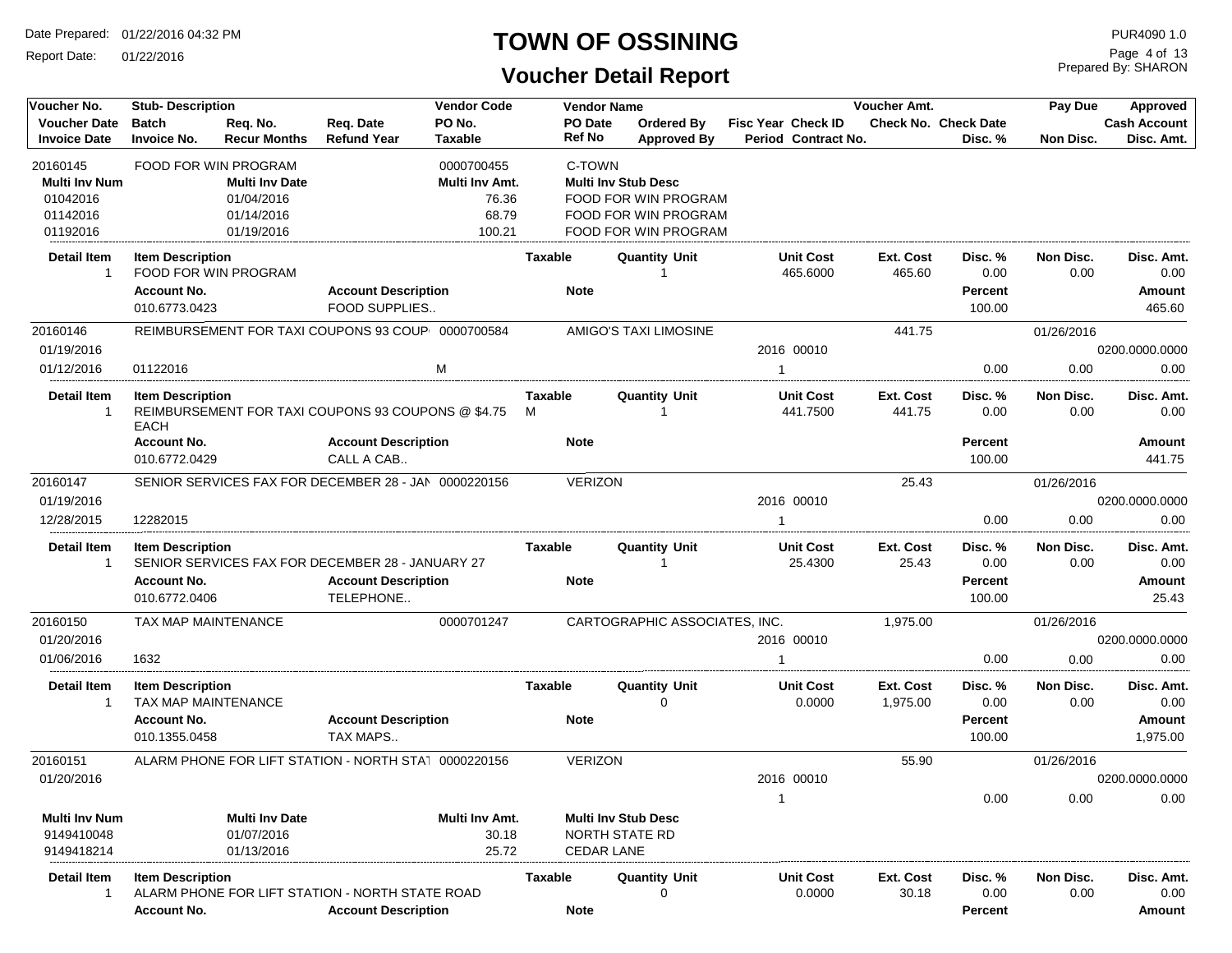Report Date: 01/22/2016

## **TOWN OF OSSINING** PURA090 1.0

Prepared By: SHARON Page 5 of 13

| Voucher No.                                | <b>Stub-Description</b>                        |                                      |                                                         | <b>Vendor Code</b>       |                                 | <b>Vendor Name</b>                                          |                                                  | Voucher Amt.        |                                        | Pay Due           | <b>Approved</b>                   |
|--------------------------------------------|------------------------------------------------|--------------------------------------|---------------------------------------------------------|--------------------------|---------------------------------|-------------------------------------------------------------|--------------------------------------------------|---------------------|----------------------------------------|-------------------|-----------------------------------|
| <b>Voucher Date</b><br><b>Invoice Date</b> | <b>Batch</b><br><b>Invoice No.</b>             | Req. No.<br><b>Recur Months</b>      | Req. Date<br><b>Refund Year</b>                         | PO No.<br><b>Taxable</b> | <b>PO</b> Date<br><b>Ref No</b> | <b>Ordered By</b><br><b>Approved By</b>                     | <b>Fisc Year Check ID</b><br>Period Contract No. |                     | <b>Check No. Check Date</b><br>Disc. % | Non Disc.         | <b>Cash Account</b><br>Disc. Amt. |
| 20160151                                   |                                                |                                      | ALARM PHONE FOR LIFT STATION - NORTH STA1 0000220156    |                          | <b>VERIZON</b>                  |                                                             |                                                  |                     |                                        |                   |                                   |
|                                            | <b>Account No.</b><br>045.8120.0406            |                                      | <b>Account Description</b><br><b>TELEPHONE</b>          |                          | <b>Note</b>                     |                                                             |                                                  |                     | Percent<br>100.00                      |                   | Amount<br>30.18                   |
| Detail Item<br>$\overline{2}$              | <b>Item Description</b>                        |                                      | ALARM PHONE FOR LIFT STATION - CEDAR LANE PARK          |                          | <b>Taxable</b>                  | <b>Quantity Unit</b><br>U                                   | <b>Unit Cost</b><br>0.0000                       | Ext. Cost<br>25.72  | Disc. %<br>0.00                        | Non Disc.<br>0.00 | Disc. Amt.<br>0.00                |
|                                            | <b>Account No.</b><br>010.7112.0406            |                                      | <b>Account Description</b><br><b>TELEPHONE</b>          |                          | <b>Note</b>                     |                                                             |                                                  |                     | Percent<br>100.00                      |                   | Amount<br>25.72                   |
| 20160152                                   |                                                |                                      | ALARM MONITORING OF ALL LIFT STATIONS JAN 0000130072    |                          |                                 | MARSHALL ALARMS SYSTEMS, INC.                               |                                                  | 666.00              |                                        | 01/26/2016        |                                   |
| 01/20/2016                                 |                                                |                                      |                                                         |                          |                                 |                                                             | 2016 00010                                       |                     |                                        |                   | 0200.0000.0000                    |
| Multi Inv Num<br>36857                     |                                                | <b>Multi Inv Date</b><br>12/01/2015  |                                                         | Multi Inv Amt.<br>333.00 |                                 | <b>Multi Inv Stub Desc</b><br>ALARM MONITORING JANUARY 2016 |                                                  |                     | 0.00                                   | 0.00              | 0.00                              |
| 37163                                      |                                                | 01/04/2016                           |                                                         | 333.00                   |                                 | ALARM MONITORING FEBRUARY 2016                              |                                                  |                     |                                        |                   |                                   |
| Detail Item<br>1                           | <b>Item Description</b>                        | 2016-DEERFIELDS, NORTH STATE RD      | ALARM MONITORING OF ALL LIFT STATIONS JANUARY 1-31,     |                          | Taxable                         | <b>Quantity Unit</b><br>U                                   | <b>Unit Cost</b><br>0.0000                       | Ext. Cost<br>148.00 | Disc. %<br>0.00                        | Non Disc.<br>0.00 | Disc. Amt.<br>0.00                |
|                                            | <b>Account No.</b><br>045.8120.0419            |                                      | <b>Account Description</b><br>MAINT./REPAIR             |                          | <b>Note</b>                     |                                                             |                                                  |                     | Percent<br>100.00                      |                   | Amount<br>148.00                  |
| Detail Item<br>2                           | <b>Item Description</b>                        | 2016-PARKER BALE, S-TURN, MYSTIC PT. | ALARM MONITORING OF ALL LIFT STATIONS JANUARY 1-31,     |                          | <b>Taxable</b>                  | <b>Quantity Unit</b><br>0                                   | <b>Unit Cost</b><br>0.0000                       | Ext. Cost<br>111.00 | Disc. %<br>0.00                        | Non Disc.<br>0.00 | Disc. Amt.<br>0.00                |
|                                            | <b>Account No.</b><br>045.8120.0419            |                                      | <b>Account Description</b><br>MAINT./REPAIR             |                          | <b>Note</b>                     |                                                             |                                                  |                     | Percent<br>100.00                      |                   | Amount<br>111.00                  |
| Detail Item<br>3                           | <b>Item Description</b><br>2016-CEDAR LN, OBCC |                                      | ALARM MONITORING OF ALL LIFT STATIONS JANUARY 1-31,     |                          | <b>Taxable</b>                  | <b>Quantity Unit</b><br>U                                   | <b>Unit Cost</b><br>0.0000                       | Ext. Cost<br>74.00  | Disc. %<br>0.00                        | Non Disc.<br>0.00 | Disc. Amt.<br>0.00                |
|                                            | <b>Account No.</b><br>010.7112.0419            |                                      | <b>Account Description</b><br>MAINT./REPAIR             |                          | <b>Note</b>                     |                                                             |                                                  |                     | Percent<br>100.00                      |                   | Amount<br>74.00                   |
| Detail Item<br>4                           | <b>Item Description</b>                        | DEERFIELDS, NORTH STATE RD           | ALARM MONITORING OF ALL LIFT STATIONS FEB. 1-29, 2016 - |                          | <b>Taxable</b>                  | <b>Quantity Unit</b><br>0                                   | <b>Unit Cost</b><br>0.0000                       | Ext. Cost<br>148.00 | Disc. %<br>0.00                        | Non Disc.<br>0.00 | Disc. Amt.<br>0.00                |
|                                            | <b>Account No.</b><br>045.8120.0419            |                                      | <b>Account Description</b><br>MAINT./REPAIR             |                          | <b>Note</b>                     |                                                             |                                                  |                     | Percent<br>100.00                      |                   | Amount<br>148.00                  |
| <b>Detail Item</b><br>5                    | <b>Item Description</b>                        | PARKER BALE, S-TURN, MYSTIC PT       | ALARM MONITORING OF ALL LIFT STATIONS FEB. 1-29, 2016-  |                          | <b>Taxable</b>                  | <b>Quantity Unit</b><br>U                                   | <b>Unit Cost</b><br>0.0000                       | Ext. Cost<br>111.00 | Disc. %<br>0.00                        | Non Disc.<br>0.00 | Disc. Amt.<br>0.00                |
|                                            | Account No.<br>045.8120.0419                   |                                      | <b>Account Description</b><br>MAINT./REPAIR             |                          | <b>Note</b>                     |                                                             |                                                  |                     | <b>Percent</b><br>100.00               |                   | Amount<br>111.00                  |
| <b>Detail Item</b><br>6                    | <b>Item Description</b>                        | ALARM MONITORING CEDAR LANE, OBCC    |                                                         |                          | <b>Taxable</b>                  | <b>Quantity Unit</b>                                        | <b>Unit Cost</b><br>0.0000                       | Ext. Cost<br>74.00  | Disc. %<br>0.00                        | Non Disc.<br>0.00 | Disc. Amt.<br>0.00                |
|                                            | <b>Account No.</b><br>010.7112.0419            |                                      | <b>Account Description</b><br>MAINT./REPAIR             |                          | <b>Note</b>                     |                                                             |                                                  |                     | Percent<br>100.00                      |                   | Amount<br>74.00                   |
| 20160153                                   | IAO DUES 2016                                  |                                      |                                                         | 0000140029               |                                 | NYS ASSESSORS' ASSOCIATION                                  |                                                  | 75.00               |                                        | 01/26/2016        |                                   |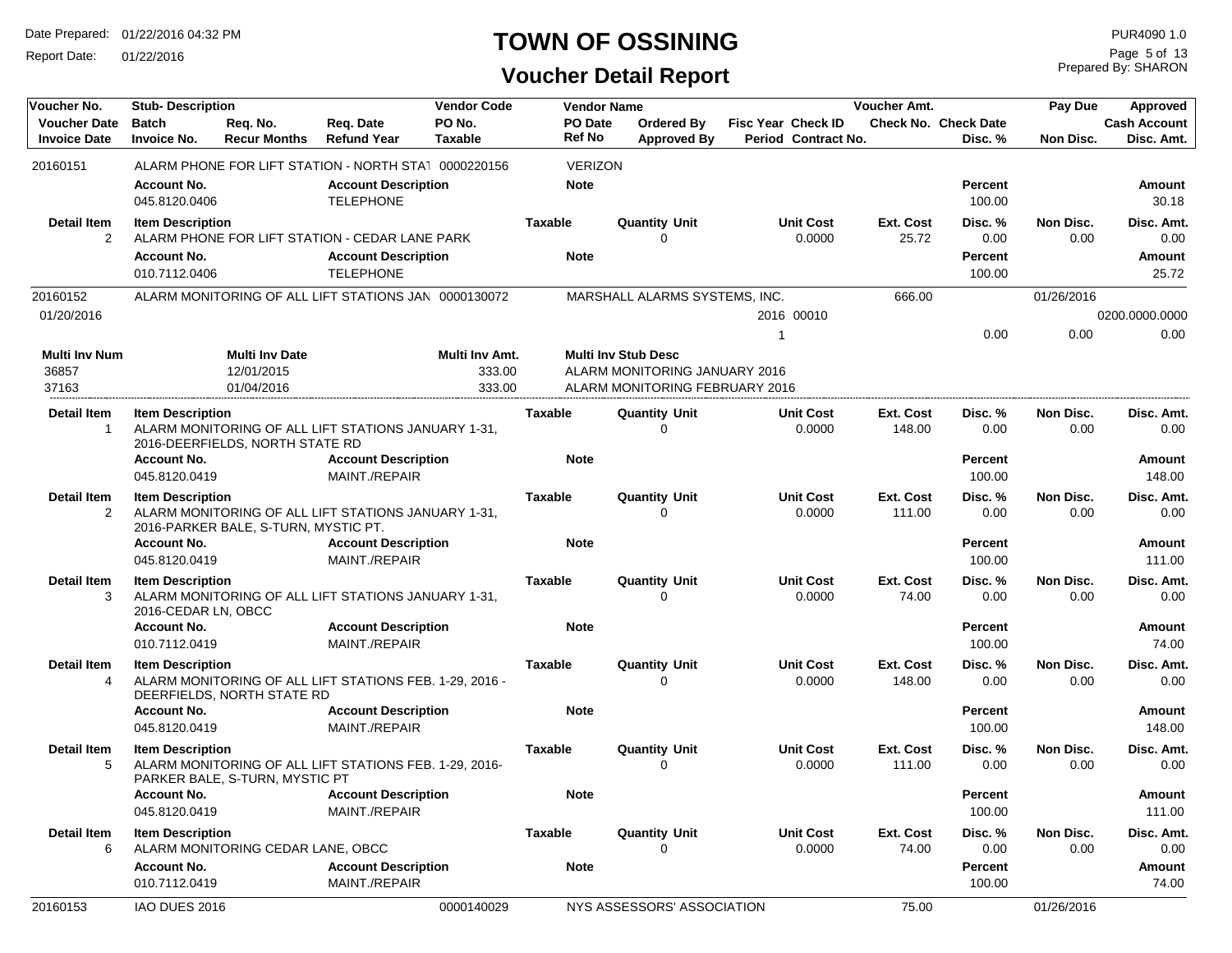Report Date: 01/22/2016

## **TOWN OF OSSINING** PURA090 1.0

Prepared By: SHARON Page 6 of 13

| Voucher No.                                | <b>Stub-Description</b>             |                                          |                                                       | <b>Vendor Code</b>             |                          | <b>Vendor Name</b>                            |              |                                           | Voucher Amt.               |                                 | Pay Due           | Approved                          |
|--------------------------------------------|-------------------------------------|------------------------------------------|-------------------------------------------------------|--------------------------------|--------------------------|-----------------------------------------------|--------------|-------------------------------------------|----------------------------|---------------------------------|-------------------|-----------------------------------|
| <b>Voucher Date</b><br><b>Invoice Date</b> | <b>Batch</b><br><b>Invoice No.</b>  | Req. No.<br><b>Recur Months</b>          | Req. Date<br><b>Refund Year</b>                       | PO No.<br>Taxable              | PO Date<br><b>Ref No</b> | Ordered By<br><b>Approved By</b>              |              | Fisc Year Check ID<br>Period Contract No. |                            | Check No. Check Date<br>Disc. % | Non Disc.         | <b>Cash Account</b><br>Disc. Amt. |
| 20160153                                   | IAO DUES 2016                       |                                          |                                                       | 0000140029                     |                          | NYS ASSESSORS' ASSOCIATION                    |              |                                           |                            |                                 |                   |                                   |
| 01/20/2016                                 |                                     |                                          |                                                       |                                |                          |                                               |              | 2016 00010                                |                            |                                 |                   | 0200.0000.0000                    |
| 12/10/2015                                 | 12102015                            |                                          |                                                       |                                |                          |                                               |              | $\mathbf{1}$                              |                            | 0.00                            | 0.00              | 0.00                              |
| Detail Item                                | <b>Item Description</b>             |                                          |                                                       |                                | <b>Taxable</b>           | <b>Quantity Unit</b>                          |              | <b>Unit Cost</b>                          | Ext. Cost                  | Disc. %                         | Non Disc.         | Disc. Amt.                        |
| $\mathbf{1}$                               | IAO DUES 2016                       |                                          |                                                       |                                |                          | $\Omega$                                      |              | 0.0000                                    | 75.00                      | 0.00                            | 0.00              | 0.00                              |
|                                            | <b>Account No.</b>                  |                                          | <b>Account Description</b>                            |                                | <b>Note</b>              |                                               |              |                                           |                            | Percent                         |                   | Amount                            |
|                                            | 010.1355.0428                       |                                          | DUES                                                  |                                |                          |                                               |              |                                           |                            | 100.00                          |                   | 75.00                             |
| 20160154                                   | <b>LABELS</b>                       |                                          |                                                       | 0000190004                     |                          | STAPLES, INC. AND SUBSIDIARIES                |              |                                           | 35.64                      |                                 | 01/26/2016        |                                   |
| 01/20/2016                                 |                                     |                                          |                                                       |                                |                          |                                               |              | 2016 00010                                |                            |                                 |                   | 0200.0000.0000                    |
| 01/05/2016                                 | 3288932753                          |                                          |                                                       |                                |                          |                                               | $\mathbf{1}$ |                                           |                            | 0.00                            | 0.00              | 0.00                              |
| Detail Item                                | <b>Item Description</b>             |                                          |                                                       |                                | Taxable                  | <b>Quantity Unit</b>                          |              | <b>Unit Cost</b>                          | Ext. Cost                  | Disc. %                         | Non Disc.         | Disc. Amt.                        |
| $\mathbf{1}$                               | <b>LABELS</b><br><b>Account No.</b> |                                          | <b>Account Description</b>                            |                                | <b>Note</b>              | 0                                             |              | 0.0000                                    | 35.64                      | 0.00<br>Percent                 | 0.00              | 0.00<br><b>Amount</b>             |
|                                            | 010.1355.0401                       |                                          | SUPPLIES                                              |                                |                          |                                               |              |                                           |                            | 100.00                          |                   | 35.64                             |
| 20160155                                   |                                     |                                          | PERIOD OF PERFORMANCE 01/01/2016-01/31/201 0000040097 |                                |                          | DE LAGE LANDEN FINANCIAL SRVCS                |              |                                           | 117.00                     |                                 | 01/26/2016        |                                   |
| 01/20/2016                                 |                                     |                                          |                                                       |                                |                          |                                               |              | 2016 00010                                |                            |                                 |                   | 0200.0000.0000                    |
| 01/09/2016                                 | 48544361                            |                                          |                                                       |                                |                          |                                               |              | 1 24938431                                |                            | 0.00                            | 0.00              | 0.00                              |
| Detail Item                                | <b>Item Description</b>             |                                          |                                                       |                                | Taxable                  | <b>Quantity Unit</b>                          |              | <b>Unit Cost</b>                          | <b>Ext. Cost</b>           | Disc. %                         | Non Disc.         | Disc. Amt.                        |
| -1                                         |                                     |                                          | PERIOD OF PERFORMANCE 01/01/2016-01/31/2016           |                                |                          | $\Omega$                                      |              | 0.0000                                    | 117.00<br>0.00             | 0.00                            | 0.00              |                                   |
|                                            | <b>Account No.</b><br>010.1355.0419 |                                          | <b>Account Description</b><br>MAINT./REPAIR           |                                | <b>Note</b>              |                                               |              |                                           |                            | Percent                         |                   | <b>Amount</b><br>117.00           |
|                                            |                                     |                                          |                                                       |                                |                          |                                               |              |                                           |                            | 100.00                          |                   |                                   |
| 20160156                                   |                                     | 2016 MEMBERSHIP RENEWAL                  |                                                       | 0000230014                     |                          | WEST. MUNICIPAL PLANNING<br><b>FEDERATION</b> |              |                                           | 200.00                     |                                 | 01/26/2016        |                                   |
| 01/20/2016                                 |                                     |                                          |                                                       |                                |                          |                                               |              | 2016 00010                                |                            |                                 |                   | 0200.0000.0000                    |
| 01/14/2016                                 | 01142016                            |                                          |                                                       | M                              |                          |                                               |              |                                           |                            | 0.00                            | 0.00              | 0.00                              |
| <b>Detail Item</b><br>$\mathbf{1}$         | <b>Item Description</b>             | 2016 MEMBERSHIP RENEWAL                  |                                                       |                                | <b>Taxable</b><br>м      | <b>Quantity Unit</b>                          |              | <b>Unit Cost</b><br>200.0000              | <b>Ext. Cost</b><br>200.00 | Disc. %<br>0.00                 | Non Disc.<br>0.00 | Disc. Amt.<br>0.00                |
|                                            | <b>Account No.</b>                  |                                          | <b>Account Description</b>                            |                                | <b>Note</b>              |                                               |              |                                           |                            | Percent                         |                   | <b>Amount</b>                     |
|                                            | 020.8020.0405                       |                                          | CONFERENCE                                            |                                |                          |                                               |              |                                           |                            | 50.00                           |                   | 100.00                            |
|                                            | 020.8020.0405                       |                                          | CONFERENCE                                            |                                |                          |                                               |              |                                           |                            | 50.00                           |                   | 100.00                            |
| 20160158                                   |                                     |                                          | CONTRACT 900-0237971-000. SHARP COPIER SN 0000701401  |                                | <b>CIT</b>               |                                               |              |                                           | 179.00                     |                                 | 01/26/2016        |                                   |
| 01/20/2016                                 |                                     |                                          |                                                       |                                |                          |                                               |              | 2016 00010                                |                            |                                 |                   | 0200.0000.0000                    |
| 01/04/2016                                 | 27999192                            |                                          |                                                       |                                |                          |                                               |              | $\mathbf{1}$                              |                            | 0.00                            | 0.00              | 0.00                              |
| Detail Item<br>$\mathbf{1}$                | <b>Item Description</b><br>2316     |                                          | CONTRACT 900-0237971-000, SHARP COPIER SN 55105521-   |                                | Taxable                  | <b>Quantity Unit</b>                          |              | <b>Unit Cost</b><br>179.0000              | Ext. Cost<br>179.00        | Disc. %<br>0.00                 | Non Disc.<br>0.00 | Disc. Amt.<br>0.00                |
|                                            | <b>Account No.</b><br>020.3620.0419 |                                          | <b>Account Description</b>                            | MAINT./REPAIR-COPIER/FAX MACHN | <b>Note</b>              |                                               |              |                                           |                            | Percent<br>100.00               |                   | Amount<br>179.00                  |
| 20160159                                   |                                     | <b>TYPEWRITER SUPPLIES AND 128GB USB</b> |                                                       | 0000190004                     |                          | STAPLES, INC. AND SUBSIDIARIES                |              |                                           | 110.33                     |                                 | 01/26/2016        |                                   |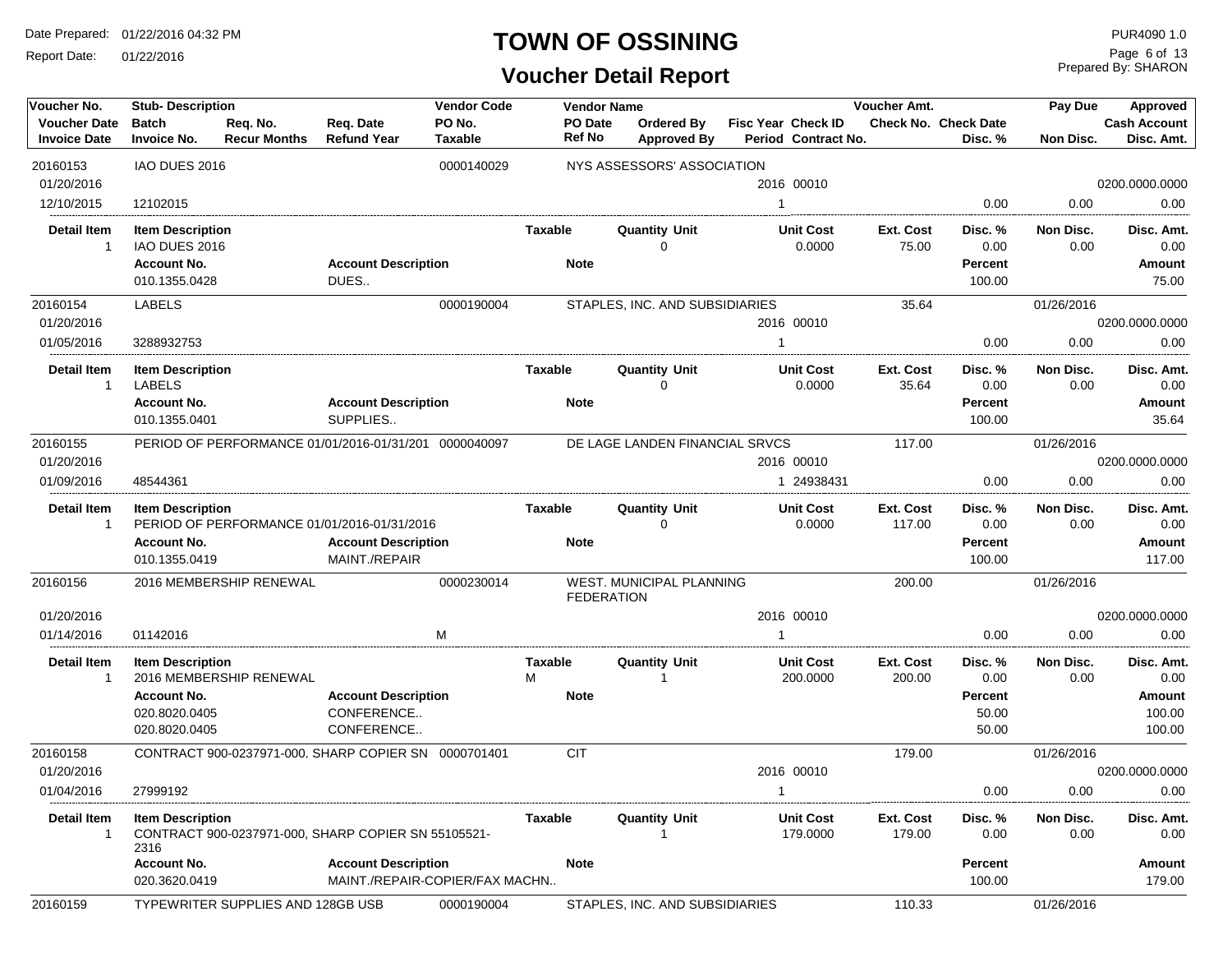Report Date: 01/22/2016

## **TOWN OF OSSINING**

| Voucher No.                                | <b>Stub-Description</b>             |                                                     |                                     | <b>Vendor Code</b>            |                          | <b>Vendor Name</b>               |                                           | Voucher Amt.           |                                        | Pay Due           | Approved                          |
|--------------------------------------------|-------------------------------------|-----------------------------------------------------|-------------------------------------|-------------------------------|--------------------------|----------------------------------|-------------------------------------------|------------------------|----------------------------------------|-------------------|-----------------------------------|
| <b>Voucher Date</b><br><b>Invoice Date</b> | <b>Batch</b><br><b>Invoice No.</b>  | Req. No.<br><b>Recur Months</b>                     | Req. Date<br><b>Refund Year</b>     | PO No.<br><b>Taxable</b>      | PO Date<br><b>Ref No</b> | Ordered By<br><b>Approved By</b> | Fisc Year Check ID<br>Period Contract No. |                        | <b>Check No. Check Date</b><br>Disc. % | Non Disc.         | <b>Cash Account</b><br>Disc. Amt. |
| 20160159                                   |                                     | TYPEWRITER SUPPLIES AND 128GB USB                   |                                     | 0000190004                    |                          | STAPLES, INC. AND SUBSIDIARIES   |                                           |                        |                                        |                   |                                   |
| 01/20/2016                                 |                                     |                                                     |                                     |                               |                          |                                  | 2016 00010                                |                        |                                        |                   | 0200.0000.0000                    |
| 01/05/2016                                 | 3288932748                          |                                                     |                                     |                               |                          |                                  | $\mathbf{1}$                              |                        | 0.00                                   | 0.00              | 0.00                              |
| <b>Detail Item</b><br>$\mathbf 1$          | <b>Item Description</b>             | TYPEWRITER SUPPLIES AND 128GB USB                   |                                     |                               | Taxable                  | <b>Quantity Unit</b>             | <b>Unit Cost</b><br>110.3300              | Ext. Cost<br>110.33    | Disc. %<br>0.00                        | Non Disc.<br>0.00 | Disc. Amt.<br>0.00                |
|                                            | <b>Account No.</b>                  |                                                     | <b>Account Description</b>          |                               | <b>Note</b>              |                                  |                                           |                        | Percent                                |                   | Amount                            |
|                                            | 020.3620.0401                       |                                                     | SUPPLIES                            |                               |                          |                                  |                                           |                        |                                        |                   | 32.76                             |
|                                            | 020.8020.0201                       |                                                     | EQUIPMENT                           |                               |                          |                                  |                                           |                        |                                        |                   | 77.57                             |
| 20160164                                   |                                     | SENIORS COPIER, 1/3-2/2                             |                                     | 0000240000                    |                          | XEROX CORPORATION                |                                           | 116.33                 |                                        | 01/26/2016        |                                   |
| 01/20/2016                                 |                                     |                                                     |                                     |                               |                          |                                  | 2016 00010                                |                        |                                        |                   | 0200.0000.0000                    |
| 01/14/2016                                 | 453237                              |                                                     |                                     |                               |                          |                                  |                                           |                        | 0.00                                   | 0.00              | 0.00                              |
| <b>Detail Item</b><br>-1                   | <b>Item Description</b>             | SENIORS COPIER, 1/3-2/2                             |                                     |                               | Taxable                  | <b>Quantity Unit</b><br>0        | <b>Unit Cost</b><br>0.0000                | Ext. Cost<br>116.33    | Disc. %<br>0.00                        | Non Disc.<br>0.00 | Disc. Amt.<br>0.00                |
|                                            | <b>Account No.</b>                  |                                                     | <b>Account Description</b>          |                               | <b>Note</b>              |                                  |                                           |                        | Percent                                |                   | Amount                            |
|                                            | 010.6772.0201                       |                                                     | EQUIPMENT                           |                               |                          |                                  |                                           |                        | 100.00                                 |                   | 116.33                            |
| 20160167                                   |                                     | <b>RE-VALUATION- INSTALLMENT TWENTY-TWO</b>         |                                     | 0000701279                    |                          | TYLER TECHNOLOGIES, INC.         |                                           | 27,409.00              |                                        | 01/26/2016        |                                   |
| 01/20/2016                                 |                                     |                                                     |                                     |                               |                          |                                  | 2016 00010                                |                        |                                        |                   | 0200.0000.0000                    |
| 01/07/2016                                 | 060-4640                            |                                                     |                                     |                               |                          |                                  | $\mathbf 1$                               |                        | 0.00                                   | 0.00              | 0.00                              |
| <b>Detail Item</b><br>-1                   | <b>Item Description</b>             | RE-VALUATION- INSTALLMENT TWENTY-TWO                |                                     |                               | Taxable                  | <b>Quantity Unit</b>             | <b>Unit Cost</b><br>27,409.0000           | Ext. Cost<br>27,409.00 | Disc. %<br>0.00                        | Non Disc.<br>0.00 | Disc. Amt.<br>0.00                |
|                                            | <b>Account No.</b><br>037.1355.2187 |                                                     | <b>Account Description</b>          | TOWN-WIDE REVALUATION PROJECT | <b>Note</b>              |                                  |                                           |                        | Percent<br>100.00                      |                   | Amount<br>27,409.00               |
| 20160168                                   |                                     | REIMBURSEMENT FROM CROTON, 1/1-1/31                 |                                     | 0000150005                    |                          | OSSINING VOLUNTEER               |                                           | 14,173.20              |                                        | 01/26/2016        |                                   |
| 01/20/2016                                 |                                     |                                                     |                                     |                               |                          |                                  | 2016 00010                                |                        |                                        |                   | 0200.0000.0000                    |
| 12/11/2015                                 | 2016-1C                             |                                                     |                                     |                               |                          |                                  |                                           |                        | 0.00                                   | 0.00              | 0.00                              |
| Detail Item                                | <b>Item Description</b>             |                                                     |                                     |                               | <b>Taxable</b>           | <b>Quantity Unit</b>             | <b>Unit Cost</b>                          | Ext. Cost              | Disc. %                                | Non Disc.         | Disc. Amt.                        |
| -1                                         |                                     | REIMBURSEMENT FROM CROTON, 1/1-1/31                 |                                     |                               |                          |                                  | 14,173.2000                               | 14,173.20              | 0.00                                   | 0.00              | 0.00                              |
|                                            | <b>Account No.</b>                  |                                                     | <b>Account Description</b>          |                               | <b>Note</b>              |                                  |                                           |                        | Percent                                |                   | Amount                            |
|                                            | 066.4540.0475                       |                                                     | AMBULANCE DISTRICT -<br>CONTRACTUAL |                               |                          |                                  |                                           |                        | 100.00                                 |                   | 14,173.20                         |
| 20160169                                   |                                     | REIMBURSEMENT FROM SLEEPY HOLLOW, 1/1- ' 0000150005 |                                     |                               |                          | <b>OSSINING VOLUNTEER</b>        |                                           | 7,086.60               |                                        | 01/26/2016        |                                   |
| 01/20/2016                                 |                                     |                                                     |                                     |                               |                          |                                  | 2016 00010                                |                        |                                        |                   | 0200.0000.0000                    |
| 12/11/2015                                 | 2016-1SH                            |                                                     |                                     |                               |                          |                                  | -1                                        |                        | 0.00                                   | 0.00              | 0.00                              |
| Detail Item<br>1                           | <b>Item Description</b>             | REIMBURSEMENT FROM SLEEPY HOLLOW, 1/1-1/31          |                                     |                               | Taxable                  | <b>Quantity Unit</b>             | <b>Unit Cost</b><br>7,086.6000            | Ext. Cost<br>7,086.60  | Disc. %<br>0.00                        | Non Disc.<br>0.00 | Disc. Amt.<br>0.00                |
|                                            | <b>Account No.</b>                  |                                                     | <b>Account Description</b>          |                               | <b>Note</b>              |                                  |                                           |                        | Percent                                |                   | Amount                            |
|                                            | 066.4540.0475                       |                                                     | AMBULANCE DISTRICT -<br>CONTRACTUAL |                               |                          |                                  |                                           |                        | 100.00                                 |                   | 7,086.60                          |
| 20160170                                   | OFFICE SUPPLIES                     |                                                     |                                     | 0000190004                    |                          | STAPLES, INC. AND SUBSIDIARIES   |                                           | 146.40                 |                                        | 01/26/2016        |                                   |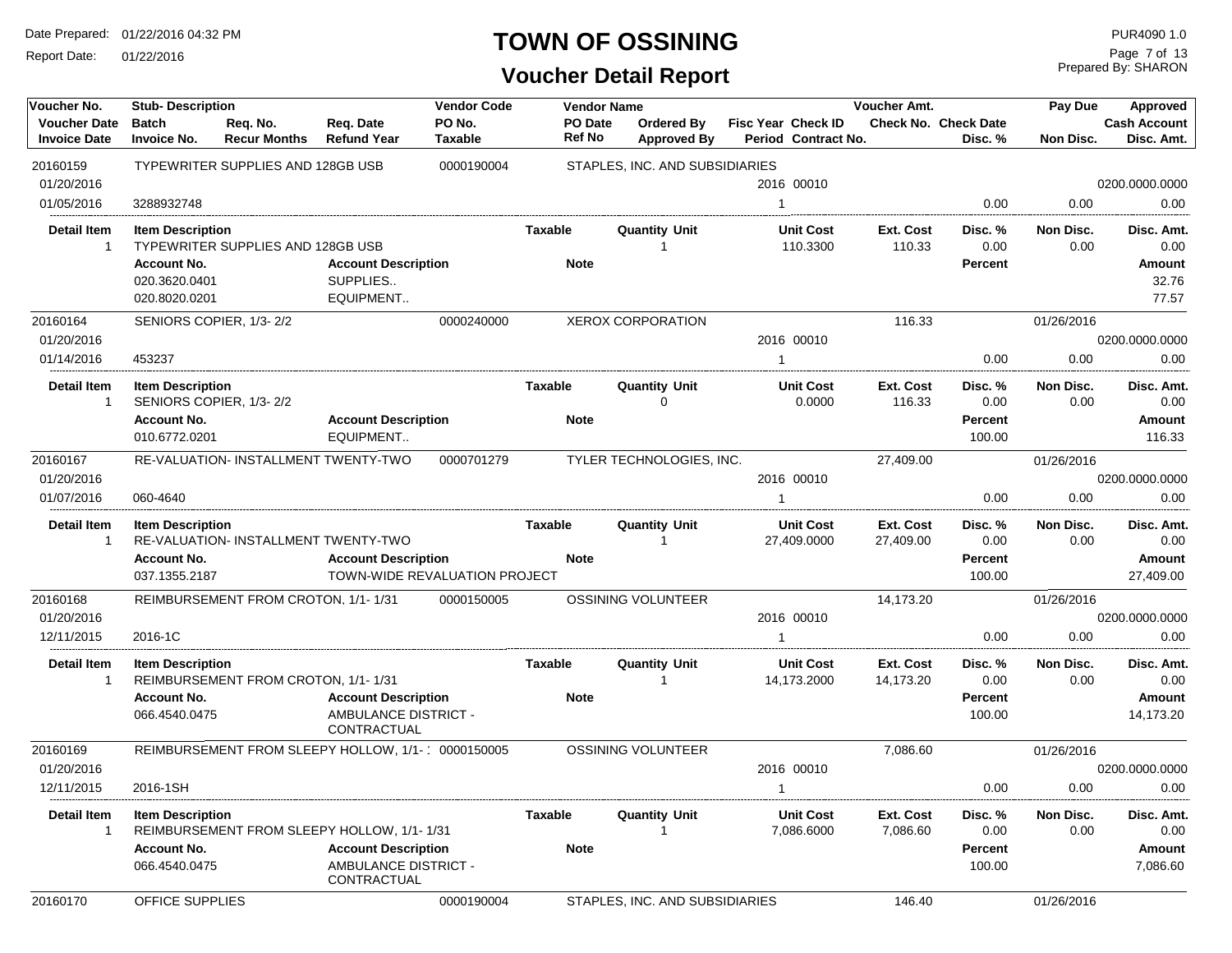Report Date: 01/22/2016

#### **TOWN OF OSSINING**

## **Voucher Detail Report**

Prepared By: SHARON Page 8 of 13

| Voucher No.                                | <b>Stub-Description</b>                    |                                                        |                                             | <b>Vendor Code</b>       |                | <b>Vendor Name</b>         |                                         |                |                                                  | Voucher Amt.               |                                 | Approved          |                                   |
|--------------------------------------------|--------------------------------------------|--------------------------------------------------------|---------------------------------------------|--------------------------|----------------|----------------------------|-----------------------------------------|----------------|--------------------------------------------------|----------------------------|---------------------------------|-------------------|-----------------------------------|
| <b>Voucher Date</b><br><b>Invoice Date</b> | <b>Batch</b><br><b>Invoice No.</b>         | Req. No.<br><b>Recur Months</b>                        | Req. Date<br><b>Refund Year</b>             | PO No.<br><b>Taxable</b> |                | PO Date<br><b>Ref No</b>   | <b>Ordered By</b><br><b>Approved By</b> |                | <b>Fisc Year Check ID</b><br>Period Contract No. |                            | Check No. Check Date<br>Disc. % | Non Disc.         | <b>Cash Account</b><br>Disc. Amt. |
| 20160170                                   | OFFICE SUPPLIES                            |                                                        |                                             | 0000190004               |                |                            | STAPLES, INC. AND SUBSIDIARIES          |                |                                                  |                            |                                 |                   |                                   |
| 01/20/2016                                 |                                            |                                                        |                                             |                          |                |                            |                                         |                | 2016 00010                                       |                            |                                 |                   | 0200.0000.0000                    |
|                                            |                                            |                                                        |                                             |                          |                |                            |                                         | $\mathbf{1}$   |                                                  |                            | 0.00                            | 0.00              | 0.00                              |
| <b>Multi Inv Num</b>                       |                                            | <b>Multi Inv Date</b>                                  |                                             | Multi Inv Amt.           |                | <b>Multi Inv Stub Desc</b> |                                         |                |                                                  |                            |                                 |                   |                                   |
| 3288932749<br>3288973193                   |                                            | 01/05/2016<br>01/06/2016                               |                                             | 14.28<br>122.32          |                | 500CT PAPER                | COPY PAPER, PHONE MESSAGE BOOKS         |                |                                                  |                            |                                 |                   |                                   |
| 3289122608                                 |                                            | 01/08/2016                                             |                                             | 9.80                     |                | POST ITS                   |                                         |                |                                                  |                            |                                 |                   |                                   |
| <b>Detail Item</b><br>$\mathbf{1}$         | <b>Item Description</b><br>OFFICE SUPPLIES |                                                        |                                             |                          | <b>Taxable</b> |                            | <b>Quantity Unit</b><br>-1              |                | <b>Unit Cost</b><br>146.4000                     | <b>Ext. Cost</b><br>146.40 | Disc. %<br>0.00                 | Non Disc.<br>0.00 | Disc. Amt.<br>0.00                |
|                                            | <b>Account No.</b>                         |                                                        | <b>Account Description</b>                  |                          |                | <b>Note</b>                |                                         |                |                                                  |                            | Percent                         |                   | Amount                            |
|                                            | 010.1220.0401                              |                                                        | SUPPLIES                                    |                          |                |                            |                                         |                |                                                  |                            | 100.00                          |                   | 146.40                            |
| 20160171                                   |                                            | ASSESSOR ANNUAL MLS FEE                                |                                             | 0000700750               |                | SERVICES, INC.             | HUDSON GATEWAY MULTIPLE LISTING         |                |                                                  | 600.00                     |                                 | 01/26/2016        |                                   |
| 01/20/2016                                 |                                            |                                                        |                                             |                          |                |                            |                                         |                | 2016 00010                                       |                            |                                 |                   | 0200.0000.0000                    |
| 01/11/2016                                 | 1709381                                    |                                                        |                                             |                          |                |                            |                                         | -1             |                                                  |                            | 0.00                            | 0.00              | 0.00                              |
| <b>Detail Item</b><br>$\mathbf{1}$         | <b>Item Description</b>                    | ASSESSOR ANNUAL MLS FEE                                |                                             |                          | <b>Taxable</b> |                            | <b>Quantity Unit</b><br>0               |                | <b>Unit Cost</b><br>0.0000                       | <b>Ext. Cost</b><br>600.00 | Disc. %<br>0.00                 | Non Disc.<br>0.00 | Disc. Amt.<br>0.00                |
|                                            | <b>Account No.</b><br>010.1355.0201        |                                                        | <b>Account Description</b><br>EQUIPMENT     |                          |                | <b>Note</b>                |                                         |                |                                                  |                            | Percent<br>100.00               |                   | Amount<br>600.00                  |
| 20160172                                   |                                            | 398.9 GALLONS PROPANE @ \$1.60606 FOR RYDE 0000700572  |                                             |                          |                | PARACO GAS                 |                                         |                |                                                  | 423.07                     |                                 | 01/26/2016        |                                   |
| 01/20/2016                                 |                                            |                                                        |                                             |                          |                |                            |                                         |                | 2016 00010                                       |                            |                                 |                   | 0200.0000.0000                    |
| 01/07/2016                                 | 897262                                     |                                                        |                                             |                          |                |                            |                                         | $\overline{1}$ |                                                  |                            | 0.00                            | 0.00              | 0.00                              |
| <b>Detail Item</b><br>$\mathbf{1}$         | <b>Item Description</b>                    | 398.9 GALLONS PROPANE @ \$1.60606 FOR RYDER PARK (1/5) |                                             |                          | <b>Taxable</b> |                            | <b>Quantity Unit</b><br>-1              |                | <b>Unit Cost</b><br>423.0700                     | Ext. Cost<br>423.07        | Disc. %<br>0.00                 | Non Disc.<br>0.00 | Disc. Amt.<br>0.00                |
|                                            | <b>Account No.</b><br>010.7110.0474        |                                                        | <b>Account Description</b><br>FUEL OIL      |                          |                | <b>Note</b>                |                                         |                |                                                  |                            | Percent<br>100.00               |                   | Amount<br>423.07                  |
| 20160173                                   |                                            | FEBRUARY 2016 MEDICAL BILL                             |                                             | 0000140030               |                |                            | NYS EMPLOYEES HEALTH INS.               |                |                                                  | 110,947.26                 |                                 | 01/26/2016        |                                   |
| 01/20/2016                                 |                                            |                                                        |                                             |                          |                |                            |                                         |                | 2016 00010                                       |                            |                                 |                   | 0200.0000.0000                    |
| 01/04/2106                                 | 493                                        |                                                        |                                             |                          |                |                            |                                         | 1              |                                                  |                            | 0.00                            | 0.00              | 0.00                              |
| <b>Detail Item</b><br>$\mathbf{1}$         | <b>Item Description</b>                    | FEBRUARY 2016 MEDICAL BILL                             |                                             |                          | <b>Taxable</b> |                            | <b>Quantity Unit</b><br>$\overline{1}$  |                | <b>Unit Cost</b><br>110,947.2600                 | Ext. Cost<br>110,947.26    | Disc. %<br>0.00                 | Non Disc.<br>0.00 | Disc. Amt.<br>0.00                |
|                                            | <b>Account No.</b>                         |                                                        | <b>Account Description</b>                  |                          |                | <b>Note</b>                |                                         |                |                                                  |                            | Percent                         |                   | Amount                            |
|                                            | 010.9010.0817                              |                                                        | <b>HOSPITAL/MED INS</b>                     |                          |                |                            |                                         |                |                                                  |                            |                                 |                   | 64,055.63                         |
|                                            | 020.9010.0817<br>031.9010.0817             |                                                        | <b>HOSPITAL/MED INS</b><br>HOSPITAL/MED INS |                          |                |                            |                                         |                |                                                  |                            |                                 |                   | 21,334.04<br>23,856.88            |
|                                            | 032.9010.0817                              |                                                        | HOSPITAL/MED INS.                           |                          |                |                            |                                         |                |                                                  |                            |                                 |                   | 1,700.71                          |
| 20160174                                   |                                            | AT&T CHARGES, JANUARY 2016                             |                                             | 0000010006               |                | AT&T                       |                                         |                |                                                  | 84.58                      |                                 | 01/26/2016        |                                   |
| 01/20/2016                                 |                                            |                                                        |                                             |                          |                |                            |                                         |                | 2016 00010                                       |                            |                                 |                   | 0200.0000.0000                    |
| 01/01/2016                                 | 1163677939                                 |                                                        |                                             |                          |                |                            |                                         | -1             |                                                  |                            | 0.00                            | 0.00              | 0.00                              |
|                                            |                                            |                                                        |                                             |                          |                |                            |                                         |                |                                                  |                            |                                 |                   |                                   |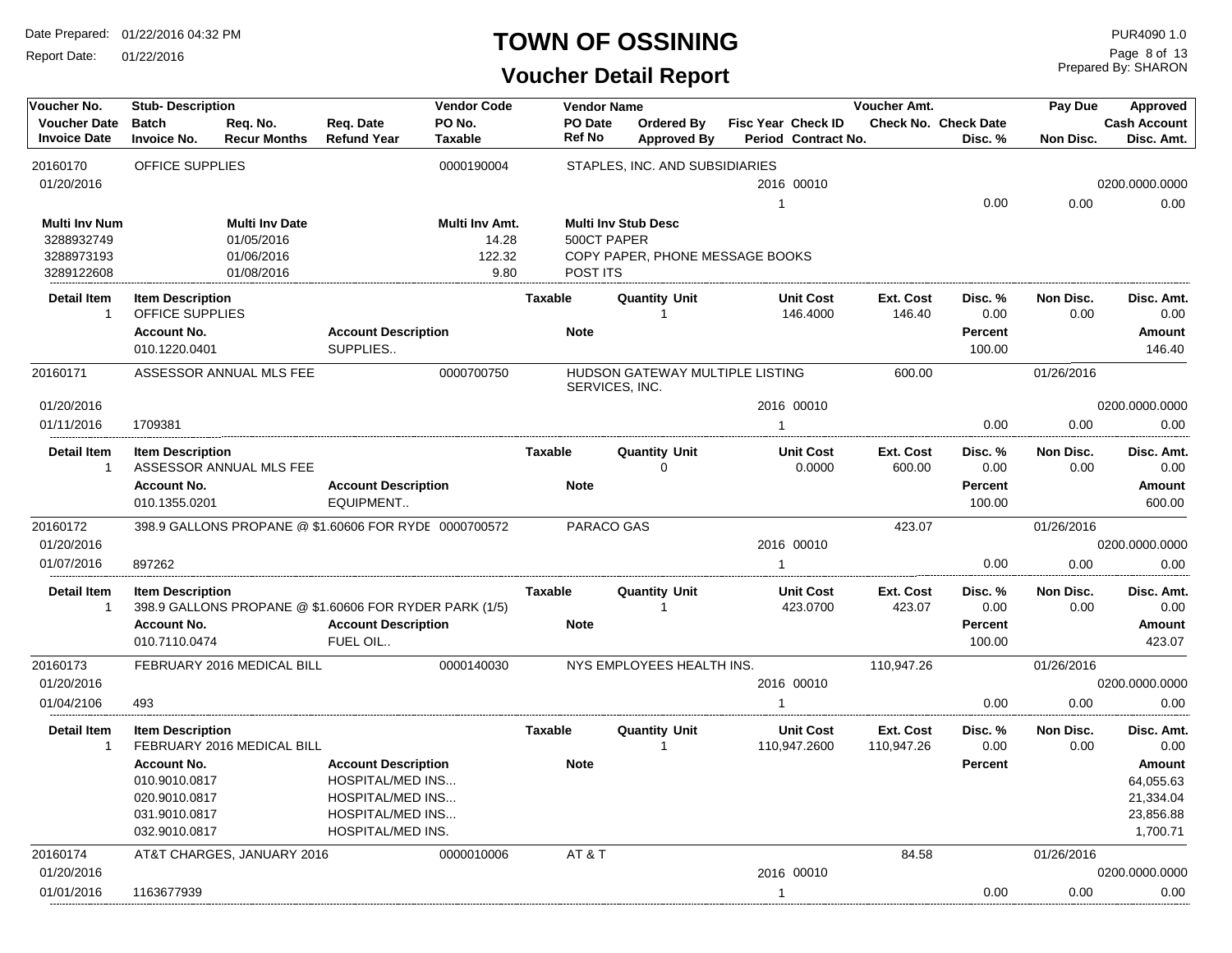Report Date: 01/22/2016

## **TOWN OF OSSINING**

## **Voucher Detail Report**

Prepared By: SHARON Page 9 of 13

| Voucher No.         | <b>Stub-Description</b> |                            |                                                    | <b>Vendor Code</b> |                | <b>Vendor Name</b>         |                           | Voucher Amt.     |                             | Pay Due    | Approved            |
|---------------------|-------------------------|----------------------------|----------------------------------------------------|--------------------|----------------|----------------------------|---------------------------|------------------|-----------------------------|------------|---------------------|
| <b>Voucher Date</b> | <b>Batch</b>            | Req. No.                   | Reg. Date                                          | PO No.             | <b>PO Date</b> | <b>Ordered By</b>          | <b>Fisc Year Check ID</b> |                  | <b>Check No. Check Date</b> |            | <b>Cash Account</b> |
| <b>Invoice Date</b> | <b>Invoice No.</b>      | <b>Recur Months</b>        | <b>Refund Year</b>                                 | <b>Taxable</b>     | <b>Ref No</b>  | <b>Approved By</b>         | Period Contract No.       |                  | Disc. %                     | Non Disc.  | Disc. Amt.          |
| 20160174            |                         | AT&T CHARGES, JANUARY 2016 |                                                    | 0000010006         | AT&T           |                            |                           |                  |                             |            |                     |
| <b>Detail Item</b>  | <b>Item Description</b> |                            |                                                    |                    | <b>Taxable</b> | <b>Quantity Unit</b>       | <b>Unit Cost</b>          | <b>Ext. Cost</b> | Disc. %                     | Non Disc.  | Disc. Amt.          |
| -1                  |                         | AT&T CHARGES, JANUARY 2016 |                                                    |                    |                | -1                         | 84.5800                   | 84.58            | 0.00                        | 0.00       | 0.00                |
|                     | <b>Account No.</b>      |                            | <b>Account Description</b>                         |                    | <b>Note</b>    |                            |                           |                  | <b>Percent</b>              |            | Amount              |
|                     | 010.1650.0438           |                            | PHONE, WEB SERVICES                                |                    |                |                            |                           |                  |                             |            | 56.83               |
|                     | 020.3620.0406           |                            | TELEPHONE                                          |                    |                |                            |                           |                  |                             |            | 13.60               |
|                     | 031.5010.0406           |                            | TELEPHONE                                          |                    |                |                            |                           |                  |                             |            | 14.15               |
| 20160175            |                         | JANUARY 2016 IMA SERVICES  |                                                    | 0000150028         |                | <b>VILLAGE OF OSSINING</b> |                           | 128,146.62       |                             | 01/26/2016 |                     |
| 01/21/2016          |                         |                            |                                                    |                    |                |                            | 2016 00010                |                  |                             |            | 0200.0000.0000      |
| 01/01/2016          | 2016200013726           |                            |                                                    |                    |                |                            | 1                         |                  | 0.00                        | 0.00       | 0.00                |
| <b>Detail Item</b>  | <b>Item Description</b> |                            |                                                    |                    | Taxable        | <b>Quantity Unit</b>       | <b>Unit Cost</b>          | Ext. Cost        | Disc. %                     | Non Disc.  | Disc. Amt.          |
| $\mathbf{1}$        |                         | JANUARY 2016 IMA SERVICES  |                                                    |                    |                | -1                         | 128,146.6200              | 128,146.62       | 0.00                        | 0.00       | 0.00                |
|                     | <b>Account No.</b>      |                            | <b>Account Description</b>                         |                    | <b>Note</b>    |                            |                           |                  | <b>Percent</b>              |            | Amount              |
|                     | 010.1680.0475           |                            | VILLAGE OSS.CONTRACTUAL                            |                    |                |                            |                           |                  |                             |            | 12,240.51           |
|                     | 020.1680.0475           |                            | VILLAGE OSS.CONTRACTUAL                            |                    |                |                            |                           |                  |                             |            | 7,161.41            |
|                     | 031.1680.0475           |                            | VILLAGE OSS.CONTRACTUAL                            |                    |                |                            |                           |                  |                             |            | 6,887.46            |
|                     | 032.1680.0475           |                            | VILLAGE OSS.CONTRACTUAL                            |                    |                |                            |                           |                  |                             |            | 584.69              |
|                     | 050.1680.0475           |                            | VILLAGE OSS.CONTRACTUAL                            |                    |                |                            |                           |                  |                             |            | 79.97               |
|                     | 051.1680.0475           |                            | VILLAGE OSS.CONTRACTUAL                            |                    |                |                            |                           |                  |                             |            | 88.40               |
|                     | 045.1680.0475           |                            | VILLAGE OSS.CONTRACTUAL                            |                    |                |                            |                           |                  |                             |            | 1,038.63            |
|                     | 063.1680.0475           |                            | VILLAGE OSS.CONTRACTUAL                            |                    |                |                            |                           |                  |                             |            | 204.91              |
|                     | 064.1680.0475           |                            | VILLAGE OSS.CONTRACTUAL                            |                    |                |                            |                           |                  |                             |            | 1,564.09            |
|                     | 065.1680.0475           |                            | VILLAGE OSS.CONTRACTUAL                            |                    |                |                            |                           |                  |                             |            | 1,309.50            |
|                     | 066.1680.0475           |                            | VILLAGE OSS.CONTRACTUAL                            |                    |                |                            |                           |                  |                             |            | 1,454.21            |
|                     | 020.3620.0438           |                            | RENT                                               |                    |                |                            |                           |                  |                             |            | 1,318.60            |
|                     | 010.1440.0413           |                            | CONSULTANT                                         |                    |                |                            |                           |                  |                             |            | 355.79              |
|                     | 020.1440.0413           |                            | CONSULTANT                                         |                    |                |                            |                           |                  |                             |            | 6,048.46            |
|                     | 032.8810.0413           |                            | CONSULTANT                                         |                    |                |                            |                           |                  |                             |            | 355.79              |
|                     | 045.1440.0413           |                            | CONSULTANT                                         |                    |                |                            |                           |                  |                             |            | 355.79              |
|                     | 010.1620.0430           |                            | VILLAGE IMA-BUILDING RENTAL                        |                    |                |                            |                           |                  |                             |            | 313.71              |
|                     | 020.7310.0475           |                            | VILLAGE OSS.CONTRACTUAL                            |                    |                |                            |                           |                  |                             |            | 28,563.14           |
|                     | 010.1420.0475           |                            | VILLAGE OSS.CONTRACTUAL                            |                    |                |                            |                           |                  |                             |            | 944.54              |
|                     | 010.1620.0430           |                            | VILLAGE IMA-BUILDING RENTAL                        |                    |                |                            |                           |                  |                             |            | 13,226.78           |
|                     | 010.6770.0438           |                            | <b>MISCELLANEOUS</b>                               |                    |                |                            |                           |                  |                             |            | 2,909.12            |
|                     | 064.3410.0475           |                            | VILLAGE OSS.CONTRACTUAL                            |                    |                |                            |                           |                  |                             |            | 41,141.12           |
| 20160177            |                         |                            | PAPER ROLLS FOR CASH COUNTING MACHINE ( 0000701050 |                    |                | CUMMINS-ALLISON CORP.      |                           | 56.90            |                             | 01/26/2016 |                     |
| 01/21/2016          |                         |                            |                                                    |                    |                |                            | 2016 00010                |                  |                             |            | 0200.0000.0000      |
| 01/14/2016          | 4895035                 |                            |                                                    |                    |                |                            | 1                         |                  | 0.00                        | 0.00       | 0.00                |
| <b>Detail Item</b>  | <b>Item Description</b> |                            |                                                    |                    | <b>Taxable</b> | <b>Quantity Unit</b>       | <b>Unit Cost</b>          | Ext. Cost        | Disc. %                     | Non Disc.  | Disc. Amt.          |
| $\overline{1}$      |                         |                            | PAPER ROLLS FOR CASH COUNTING MACHINE (CUMMINS)    |                    |                | -1                         | 56.9000                   | 56.90            | 0.00                        | 0.00       | 0.00                |
|                     | Account No.             |                            | <b>Account Description</b>                         |                    | <b>Note</b>    |                            |                           |                  | <b>Percent</b>              |            | Amount              |
|                     | 010.1330.0401           |                            | SUPPLIES                                           |                    |                |                            |                           |                  | 100.00                      |            | 56.90               |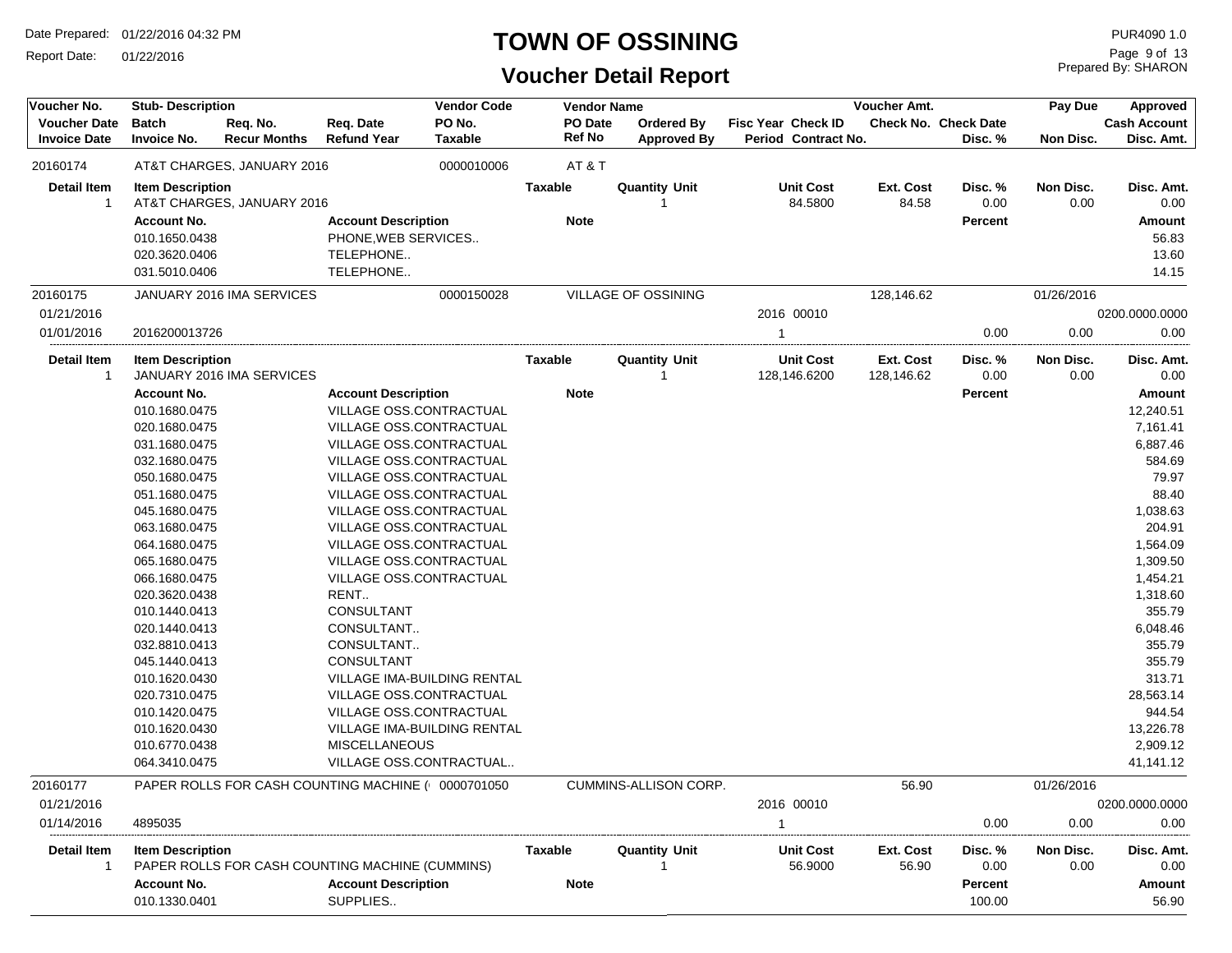Report Date: 01/22/2016

## **TOWN OF OSSINING**

## **Voucher Detail Report**

Prepared By: SHARON Page 10 of 13

| PO No.<br>PO Date<br><b>Cash Account</b><br><b>Voucher Date</b><br><b>Batch</b><br>Req. No.<br>Req. Date<br>Ordered By<br>Fisc Year Check ID<br><b>Check No. Check Date</b><br><b>Ref No</b><br><b>Refund Year</b><br><b>Taxable</b><br>Disc. Amt.<br><b>Invoice Date</b><br><b>Invoice No.</b><br><b>Recur Months</b><br><b>Approved By</b><br>Period Contract No.<br>Disc. %<br>Non Disc.<br>20160178<br><b>SUPPLIES</b><br>STAPLES, INC. AND SUBSIDIARIES<br>239.16<br>01/26/2016<br>0000190004<br>01/21/2016<br>2016 00010<br>0200.0000.0000<br>01/05/2016<br>0.00<br>0.00<br>3288932750<br>0.00<br>Detail Item<br><b>Item Description</b><br><b>Taxable</b><br><b>Quantity Unit</b><br><b>Unit Cost</b><br>Ext. Cost<br>Disc. %<br>Non Disc.<br>Disc. Amt.<br><b>SUPPLIES</b><br>239.1600<br>239.16<br>0.00<br>0.00<br>0.00<br>$\mathbf{1}$<br>-1<br><b>Account Description</b><br><b>Note</b><br>Percent<br>Amount<br><b>Account No.</b><br>010.1330.0401<br>SUPPLIES<br>100.00<br>239.16<br>20160179<br><b>SUPPLIES</b><br>0000190004<br>12.26<br>STAPLES, INC. AND SUBSIDIARIES<br>01/26/2016<br>01/21/2016<br>2016 00010<br>0200.0000.0000<br>0.00<br>01/08/2016<br>0.00<br>0.00<br>3289122609<br>$\mathbf{1}$<br><b>Detail Item</b><br><b>Item Description</b><br><b>Taxable</b><br><b>Quantity Unit</b><br><b>Unit Cost</b><br>Ext. Cost<br>Disc. %<br>Non Disc.<br>Disc. Amt.<br><b>SUPPLIES</b><br>12.2600<br>12.26<br>0.00<br>0.00<br>$\overline{1}$<br>0.00<br><b>Account Description</b><br><b>Note</b><br><b>Account No.</b><br>Percent<br>Amount<br>010.1330.0401<br>SUPPLIES<br>100.00<br>12.26<br>SUPPLIES FOR PARKS DEPARTMENT<br>727.04<br>20160180<br>0000130027<br>MELROSE LUMBER CO., INC.<br>01/26/2016<br>0200.0000.0000<br>01/21/2016<br>2016 00010<br>0.00<br>0.00<br>0.00<br>$\mathbf{1}$<br><b>Multi Inv Date</b><br>Multi Inv Amt.<br><b>Multi Inv Stub Desc</b><br><b>Multi Inv Num</b><br>COMPOUND FOR RYDER SHOP & TARP FOR CEDER LANE SHINE HOUSE<br>D205066<br>01/20/2016<br>78.24<br>80.33<br>D205034<br>01/19/2016<br>SUPPLIES FOR RYDER SHOP<br>D204743<br>417.79<br>SUPPLIES FOR RYDER SHOP<br>01/15/2016<br>A159332<br>01/15/2016<br>66.99<br>NAILS FOR AIR GUN<br>A159268<br>01/14/2016<br>63.60<br>SUPPLIES FOR RYDER SHOP<br>20.09<br>D204674<br>01/14/2016<br><b>BLADE FOR SAW</b><br><b>Detail Item</b><br>Taxable<br><b>Quantity Unit</b><br><b>Unit Cost</b><br>Ext. Cost<br><b>Item Description</b><br>Disc. %<br>Non Disc.<br>Disc. Amt.<br>SUPPLIES FOR PARKS DEPARTMENT<br>727.0400<br>727.04<br>0.00<br>0.00<br>0.00<br>$\mathbf{1}$<br><b>Account No.</b><br><b>Account Description</b><br><b>Note</b><br>Percent<br>Amount<br>010.7110.0419<br>MAINT./REPAIR<br>100.00<br>727.04<br>20160184<br>RYDER PARK OPTIMUM 1/8-2/7<br>0000031654<br><b>CABLEVISION</b><br>39.21<br>01/26/2016<br>01/21/2016<br>2016 00010<br>0200.0000.0000<br>01/05/2016<br>01052016<br>0.00<br>0.00<br>0.00<br>1<br><b>Detail Item</b><br><b>Item Description</b><br>Taxable<br><b>Quantity Unit</b><br><b>Unit Cost</b><br>Ext. Cost<br>Disc. %<br>Non Disc.<br>Disc. Amt.<br>RYDER PARK OPTIMUM 1/8-2/7<br>39.2100<br>39.21<br>0.00<br>0.00<br>0.00<br>$\overline{1}$<br>1<br><b>Account Description</b><br><b>Account No.</b><br><b>Note</b><br><b>Percent</b><br>Amount<br>010.7110.0406<br>TELEPHONE<br>100.00<br>39.21<br>REIMBURSEMENT FOR CALENDAR INSERTS<br>VELARDO, MARIO<br>41.99<br>20160185<br>0000220396<br>01/26/2016<br>2016 00010<br>01/21/2016<br>0200.0000.0000<br>01/03/2016<br>01032016<br>0.00<br>0.00<br>0.00<br>$\mathbf{1}$ | Voucher No. | <b>Stub-Description</b> |  | <b>Vendor Code</b> | <b>Vendor Name</b> | Voucher Amt. | Pay Due | Approved |
|-----------------------------------------------------------------------------------------------------------------------------------------------------------------------------------------------------------------------------------------------------------------------------------------------------------------------------------------------------------------------------------------------------------------------------------------------------------------------------------------------------------------------------------------------------------------------------------------------------------------------------------------------------------------------------------------------------------------------------------------------------------------------------------------------------------------------------------------------------------------------------------------------------------------------------------------------------------------------------------------------------------------------------------------------------------------------------------------------------------------------------------------------------------------------------------------------------------------------------------------------------------------------------------------------------------------------------------------------------------------------------------------------------------------------------------------------------------------------------------------------------------------------------------------------------------------------------------------------------------------------------------------------------------------------------------------------------------------------------------------------------------------------------------------------------------------------------------------------------------------------------------------------------------------------------------------------------------------------------------------------------------------------------------------------------------------------------------------------------------------------------------------------------------------------------------------------------------------------------------------------------------------------------------------------------------------------------------------------------------------------------------------------------------------------------------------------------------------------------------------------------------------------------------------------------------------------------------------------------------------------------------------------------------------------------------------------------------------------------------------------------------------------------------------------------------------------------------------------------------------------------------------------------------------------------------------------------------------------------------------------------------------------------------------------------------------------------------------------------------------------------------------------------------------------------------------------------------------------------------------------------------------------------------------------------------------------------------------------------------------------------------------------------------------------------------------------------------------------------------------------------------------------------------------------------------------------------------------|-------------|-------------------------|--|--------------------|--------------------|--------------|---------|----------|
|                                                                                                                                                                                                                                                                                                                                                                                                                                                                                                                                                                                                                                                                                                                                                                                                                                                                                                                                                                                                                                                                                                                                                                                                                                                                                                                                                                                                                                                                                                                                                                                                                                                                                                                                                                                                                                                                                                                                                                                                                                                                                                                                                                                                                                                                                                                                                                                                                                                                                                                                                                                                                                                                                                                                                                                                                                                                                                                                                                                                                                                                                                                                                                                                                                                                                                                                                                                                                                                                                                                                                                                         |             |                         |  |                    |                    |              |         |          |
|                                                                                                                                                                                                                                                                                                                                                                                                                                                                                                                                                                                                                                                                                                                                                                                                                                                                                                                                                                                                                                                                                                                                                                                                                                                                                                                                                                                                                                                                                                                                                                                                                                                                                                                                                                                                                                                                                                                                                                                                                                                                                                                                                                                                                                                                                                                                                                                                                                                                                                                                                                                                                                                                                                                                                                                                                                                                                                                                                                                                                                                                                                                                                                                                                                                                                                                                                                                                                                                                                                                                                                                         |             |                         |  |                    |                    |              |         |          |
|                                                                                                                                                                                                                                                                                                                                                                                                                                                                                                                                                                                                                                                                                                                                                                                                                                                                                                                                                                                                                                                                                                                                                                                                                                                                                                                                                                                                                                                                                                                                                                                                                                                                                                                                                                                                                                                                                                                                                                                                                                                                                                                                                                                                                                                                                                                                                                                                                                                                                                                                                                                                                                                                                                                                                                                                                                                                                                                                                                                                                                                                                                                                                                                                                                                                                                                                                                                                                                                                                                                                                                                         |             |                         |  |                    |                    |              |         |          |
|                                                                                                                                                                                                                                                                                                                                                                                                                                                                                                                                                                                                                                                                                                                                                                                                                                                                                                                                                                                                                                                                                                                                                                                                                                                                                                                                                                                                                                                                                                                                                                                                                                                                                                                                                                                                                                                                                                                                                                                                                                                                                                                                                                                                                                                                                                                                                                                                                                                                                                                                                                                                                                                                                                                                                                                                                                                                                                                                                                                                                                                                                                                                                                                                                                                                                                                                                                                                                                                                                                                                                                                         |             |                         |  |                    |                    |              |         |          |
|                                                                                                                                                                                                                                                                                                                                                                                                                                                                                                                                                                                                                                                                                                                                                                                                                                                                                                                                                                                                                                                                                                                                                                                                                                                                                                                                                                                                                                                                                                                                                                                                                                                                                                                                                                                                                                                                                                                                                                                                                                                                                                                                                                                                                                                                                                                                                                                                                                                                                                                                                                                                                                                                                                                                                                                                                                                                                                                                                                                                                                                                                                                                                                                                                                                                                                                                                                                                                                                                                                                                                                                         |             |                         |  |                    |                    |              |         |          |
|                                                                                                                                                                                                                                                                                                                                                                                                                                                                                                                                                                                                                                                                                                                                                                                                                                                                                                                                                                                                                                                                                                                                                                                                                                                                                                                                                                                                                                                                                                                                                                                                                                                                                                                                                                                                                                                                                                                                                                                                                                                                                                                                                                                                                                                                                                                                                                                                                                                                                                                                                                                                                                                                                                                                                                                                                                                                                                                                                                                                                                                                                                                                                                                                                                                                                                                                                                                                                                                                                                                                                                                         |             |                         |  |                    |                    |              |         |          |
|                                                                                                                                                                                                                                                                                                                                                                                                                                                                                                                                                                                                                                                                                                                                                                                                                                                                                                                                                                                                                                                                                                                                                                                                                                                                                                                                                                                                                                                                                                                                                                                                                                                                                                                                                                                                                                                                                                                                                                                                                                                                                                                                                                                                                                                                                                                                                                                                                                                                                                                                                                                                                                                                                                                                                                                                                                                                                                                                                                                                                                                                                                                                                                                                                                                                                                                                                                                                                                                                                                                                                                                         |             |                         |  |                    |                    |              |         |          |
|                                                                                                                                                                                                                                                                                                                                                                                                                                                                                                                                                                                                                                                                                                                                                                                                                                                                                                                                                                                                                                                                                                                                                                                                                                                                                                                                                                                                                                                                                                                                                                                                                                                                                                                                                                                                                                                                                                                                                                                                                                                                                                                                                                                                                                                                                                                                                                                                                                                                                                                                                                                                                                                                                                                                                                                                                                                                                                                                                                                                                                                                                                                                                                                                                                                                                                                                                                                                                                                                                                                                                                                         |             |                         |  |                    |                    |              |         |          |
|                                                                                                                                                                                                                                                                                                                                                                                                                                                                                                                                                                                                                                                                                                                                                                                                                                                                                                                                                                                                                                                                                                                                                                                                                                                                                                                                                                                                                                                                                                                                                                                                                                                                                                                                                                                                                                                                                                                                                                                                                                                                                                                                                                                                                                                                                                                                                                                                                                                                                                                                                                                                                                                                                                                                                                                                                                                                                                                                                                                                                                                                                                                                                                                                                                                                                                                                                                                                                                                                                                                                                                                         |             |                         |  |                    |                    |              |         |          |
|                                                                                                                                                                                                                                                                                                                                                                                                                                                                                                                                                                                                                                                                                                                                                                                                                                                                                                                                                                                                                                                                                                                                                                                                                                                                                                                                                                                                                                                                                                                                                                                                                                                                                                                                                                                                                                                                                                                                                                                                                                                                                                                                                                                                                                                                                                                                                                                                                                                                                                                                                                                                                                                                                                                                                                                                                                                                                                                                                                                                                                                                                                                                                                                                                                                                                                                                                                                                                                                                                                                                                                                         |             |                         |  |                    |                    |              |         |          |
|                                                                                                                                                                                                                                                                                                                                                                                                                                                                                                                                                                                                                                                                                                                                                                                                                                                                                                                                                                                                                                                                                                                                                                                                                                                                                                                                                                                                                                                                                                                                                                                                                                                                                                                                                                                                                                                                                                                                                                                                                                                                                                                                                                                                                                                                                                                                                                                                                                                                                                                                                                                                                                                                                                                                                                                                                                                                                                                                                                                                                                                                                                                                                                                                                                                                                                                                                                                                                                                                                                                                                                                         |             |                         |  |                    |                    |              |         |          |
|                                                                                                                                                                                                                                                                                                                                                                                                                                                                                                                                                                                                                                                                                                                                                                                                                                                                                                                                                                                                                                                                                                                                                                                                                                                                                                                                                                                                                                                                                                                                                                                                                                                                                                                                                                                                                                                                                                                                                                                                                                                                                                                                                                                                                                                                                                                                                                                                                                                                                                                                                                                                                                                                                                                                                                                                                                                                                                                                                                                                                                                                                                                                                                                                                                                                                                                                                                                                                                                                                                                                                                                         |             |                         |  |                    |                    |              |         |          |
|                                                                                                                                                                                                                                                                                                                                                                                                                                                                                                                                                                                                                                                                                                                                                                                                                                                                                                                                                                                                                                                                                                                                                                                                                                                                                                                                                                                                                                                                                                                                                                                                                                                                                                                                                                                                                                                                                                                                                                                                                                                                                                                                                                                                                                                                                                                                                                                                                                                                                                                                                                                                                                                                                                                                                                                                                                                                                                                                                                                                                                                                                                                                                                                                                                                                                                                                                                                                                                                                                                                                                                                         |             |                         |  |                    |                    |              |         |          |
|                                                                                                                                                                                                                                                                                                                                                                                                                                                                                                                                                                                                                                                                                                                                                                                                                                                                                                                                                                                                                                                                                                                                                                                                                                                                                                                                                                                                                                                                                                                                                                                                                                                                                                                                                                                                                                                                                                                                                                                                                                                                                                                                                                                                                                                                                                                                                                                                                                                                                                                                                                                                                                                                                                                                                                                                                                                                                                                                                                                                                                                                                                                                                                                                                                                                                                                                                                                                                                                                                                                                                                                         |             |                         |  |                    |                    |              |         |          |
|                                                                                                                                                                                                                                                                                                                                                                                                                                                                                                                                                                                                                                                                                                                                                                                                                                                                                                                                                                                                                                                                                                                                                                                                                                                                                                                                                                                                                                                                                                                                                                                                                                                                                                                                                                                                                                                                                                                                                                                                                                                                                                                                                                                                                                                                                                                                                                                                                                                                                                                                                                                                                                                                                                                                                                                                                                                                                                                                                                                                                                                                                                                                                                                                                                                                                                                                                                                                                                                                                                                                                                                         |             |                         |  |                    |                    |              |         |          |
|                                                                                                                                                                                                                                                                                                                                                                                                                                                                                                                                                                                                                                                                                                                                                                                                                                                                                                                                                                                                                                                                                                                                                                                                                                                                                                                                                                                                                                                                                                                                                                                                                                                                                                                                                                                                                                                                                                                                                                                                                                                                                                                                                                                                                                                                                                                                                                                                                                                                                                                                                                                                                                                                                                                                                                                                                                                                                                                                                                                                                                                                                                                                                                                                                                                                                                                                                                                                                                                                                                                                                                                         |             |                         |  |                    |                    |              |         |          |
|                                                                                                                                                                                                                                                                                                                                                                                                                                                                                                                                                                                                                                                                                                                                                                                                                                                                                                                                                                                                                                                                                                                                                                                                                                                                                                                                                                                                                                                                                                                                                                                                                                                                                                                                                                                                                                                                                                                                                                                                                                                                                                                                                                                                                                                                                                                                                                                                                                                                                                                                                                                                                                                                                                                                                                                                                                                                                                                                                                                                                                                                                                                                                                                                                                                                                                                                                                                                                                                                                                                                                                                         |             |                         |  |                    |                    |              |         |          |
|                                                                                                                                                                                                                                                                                                                                                                                                                                                                                                                                                                                                                                                                                                                                                                                                                                                                                                                                                                                                                                                                                                                                                                                                                                                                                                                                                                                                                                                                                                                                                                                                                                                                                                                                                                                                                                                                                                                                                                                                                                                                                                                                                                                                                                                                                                                                                                                                                                                                                                                                                                                                                                                                                                                                                                                                                                                                                                                                                                                                                                                                                                                                                                                                                                                                                                                                                                                                                                                                                                                                                                                         |             |                         |  |                    |                    |              |         |          |
|                                                                                                                                                                                                                                                                                                                                                                                                                                                                                                                                                                                                                                                                                                                                                                                                                                                                                                                                                                                                                                                                                                                                                                                                                                                                                                                                                                                                                                                                                                                                                                                                                                                                                                                                                                                                                                                                                                                                                                                                                                                                                                                                                                                                                                                                                                                                                                                                                                                                                                                                                                                                                                                                                                                                                                                                                                                                                                                                                                                                                                                                                                                                                                                                                                                                                                                                                                                                                                                                                                                                                                                         |             |                         |  |                    |                    |              |         |          |
|                                                                                                                                                                                                                                                                                                                                                                                                                                                                                                                                                                                                                                                                                                                                                                                                                                                                                                                                                                                                                                                                                                                                                                                                                                                                                                                                                                                                                                                                                                                                                                                                                                                                                                                                                                                                                                                                                                                                                                                                                                                                                                                                                                                                                                                                                                                                                                                                                                                                                                                                                                                                                                                                                                                                                                                                                                                                                                                                                                                                                                                                                                                                                                                                                                                                                                                                                                                                                                                                                                                                                                                         |             |                         |  |                    |                    |              |         |          |
|                                                                                                                                                                                                                                                                                                                                                                                                                                                                                                                                                                                                                                                                                                                                                                                                                                                                                                                                                                                                                                                                                                                                                                                                                                                                                                                                                                                                                                                                                                                                                                                                                                                                                                                                                                                                                                                                                                                                                                                                                                                                                                                                                                                                                                                                                                                                                                                                                                                                                                                                                                                                                                                                                                                                                                                                                                                                                                                                                                                                                                                                                                                                                                                                                                                                                                                                                                                                                                                                                                                                                                                         |             |                         |  |                    |                    |              |         |          |
|                                                                                                                                                                                                                                                                                                                                                                                                                                                                                                                                                                                                                                                                                                                                                                                                                                                                                                                                                                                                                                                                                                                                                                                                                                                                                                                                                                                                                                                                                                                                                                                                                                                                                                                                                                                                                                                                                                                                                                                                                                                                                                                                                                                                                                                                                                                                                                                                                                                                                                                                                                                                                                                                                                                                                                                                                                                                                                                                                                                                                                                                                                                                                                                                                                                                                                                                                                                                                                                                                                                                                                                         |             |                         |  |                    |                    |              |         |          |
|                                                                                                                                                                                                                                                                                                                                                                                                                                                                                                                                                                                                                                                                                                                                                                                                                                                                                                                                                                                                                                                                                                                                                                                                                                                                                                                                                                                                                                                                                                                                                                                                                                                                                                                                                                                                                                                                                                                                                                                                                                                                                                                                                                                                                                                                                                                                                                                                                                                                                                                                                                                                                                                                                                                                                                                                                                                                                                                                                                                                                                                                                                                                                                                                                                                                                                                                                                                                                                                                                                                                                                                         |             |                         |  |                    |                    |              |         |          |
|                                                                                                                                                                                                                                                                                                                                                                                                                                                                                                                                                                                                                                                                                                                                                                                                                                                                                                                                                                                                                                                                                                                                                                                                                                                                                                                                                                                                                                                                                                                                                                                                                                                                                                                                                                                                                                                                                                                                                                                                                                                                                                                                                                                                                                                                                                                                                                                                                                                                                                                                                                                                                                                                                                                                                                                                                                                                                                                                                                                                                                                                                                                                                                                                                                                                                                                                                                                                                                                                                                                                                                                         |             |                         |  |                    |                    |              |         |          |
|                                                                                                                                                                                                                                                                                                                                                                                                                                                                                                                                                                                                                                                                                                                                                                                                                                                                                                                                                                                                                                                                                                                                                                                                                                                                                                                                                                                                                                                                                                                                                                                                                                                                                                                                                                                                                                                                                                                                                                                                                                                                                                                                                                                                                                                                                                                                                                                                                                                                                                                                                                                                                                                                                                                                                                                                                                                                                                                                                                                                                                                                                                                                                                                                                                                                                                                                                                                                                                                                                                                                                                                         |             |                         |  |                    |                    |              |         |          |
|                                                                                                                                                                                                                                                                                                                                                                                                                                                                                                                                                                                                                                                                                                                                                                                                                                                                                                                                                                                                                                                                                                                                                                                                                                                                                                                                                                                                                                                                                                                                                                                                                                                                                                                                                                                                                                                                                                                                                                                                                                                                                                                                                                                                                                                                                                                                                                                                                                                                                                                                                                                                                                                                                                                                                                                                                                                                                                                                                                                                                                                                                                                                                                                                                                                                                                                                                                                                                                                                                                                                                                                         |             |                         |  |                    |                    |              |         |          |
|                                                                                                                                                                                                                                                                                                                                                                                                                                                                                                                                                                                                                                                                                                                                                                                                                                                                                                                                                                                                                                                                                                                                                                                                                                                                                                                                                                                                                                                                                                                                                                                                                                                                                                                                                                                                                                                                                                                                                                                                                                                                                                                                                                                                                                                                                                                                                                                                                                                                                                                                                                                                                                                                                                                                                                                                                                                                                                                                                                                                                                                                                                                                                                                                                                                                                                                                                                                                                                                                                                                                                                                         |             |                         |  |                    |                    |              |         |          |
|                                                                                                                                                                                                                                                                                                                                                                                                                                                                                                                                                                                                                                                                                                                                                                                                                                                                                                                                                                                                                                                                                                                                                                                                                                                                                                                                                                                                                                                                                                                                                                                                                                                                                                                                                                                                                                                                                                                                                                                                                                                                                                                                                                                                                                                                                                                                                                                                                                                                                                                                                                                                                                                                                                                                                                                                                                                                                                                                                                                                                                                                                                                                                                                                                                                                                                                                                                                                                                                                                                                                                                                         |             |                         |  |                    |                    |              |         |          |
|                                                                                                                                                                                                                                                                                                                                                                                                                                                                                                                                                                                                                                                                                                                                                                                                                                                                                                                                                                                                                                                                                                                                                                                                                                                                                                                                                                                                                                                                                                                                                                                                                                                                                                                                                                                                                                                                                                                                                                                                                                                                                                                                                                                                                                                                                                                                                                                                                                                                                                                                                                                                                                                                                                                                                                                                                                                                                                                                                                                                                                                                                                                                                                                                                                                                                                                                                                                                                                                                                                                                                                                         |             |                         |  |                    |                    |              |         |          |
|                                                                                                                                                                                                                                                                                                                                                                                                                                                                                                                                                                                                                                                                                                                                                                                                                                                                                                                                                                                                                                                                                                                                                                                                                                                                                                                                                                                                                                                                                                                                                                                                                                                                                                                                                                                                                                                                                                                                                                                                                                                                                                                                                                                                                                                                                                                                                                                                                                                                                                                                                                                                                                                                                                                                                                                                                                                                                                                                                                                                                                                                                                                                                                                                                                                                                                                                                                                                                                                                                                                                                                                         |             |                         |  |                    |                    |              |         |          |
|                                                                                                                                                                                                                                                                                                                                                                                                                                                                                                                                                                                                                                                                                                                                                                                                                                                                                                                                                                                                                                                                                                                                                                                                                                                                                                                                                                                                                                                                                                                                                                                                                                                                                                                                                                                                                                                                                                                                                                                                                                                                                                                                                                                                                                                                                                                                                                                                                                                                                                                                                                                                                                                                                                                                                                                                                                                                                                                                                                                                                                                                                                                                                                                                                                                                                                                                                                                                                                                                                                                                                                                         |             |                         |  |                    |                    |              |         |          |
|                                                                                                                                                                                                                                                                                                                                                                                                                                                                                                                                                                                                                                                                                                                                                                                                                                                                                                                                                                                                                                                                                                                                                                                                                                                                                                                                                                                                                                                                                                                                                                                                                                                                                                                                                                                                                                                                                                                                                                                                                                                                                                                                                                                                                                                                                                                                                                                                                                                                                                                                                                                                                                                                                                                                                                                                                                                                                                                                                                                                                                                                                                                                                                                                                                                                                                                                                                                                                                                                                                                                                                                         |             |                         |  |                    |                    |              |         |          |
|                                                                                                                                                                                                                                                                                                                                                                                                                                                                                                                                                                                                                                                                                                                                                                                                                                                                                                                                                                                                                                                                                                                                                                                                                                                                                                                                                                                                                                                                                                                                                                                                                                                                                                                                                                                                                                                                                                                                                                                                                                                                                                                                                                                                                                                                                                                                                                                                                                                                                                                                                                                                                                                                                                                                                                                                                                                                                                                                                                                                                                                                                                                                                                                                                                                                                                                                                                                                                                                                                                                                                                                         |             |                         |  |                    |                    |              |         |          |
|                                                                                                                                                                                                                                                                                                                                                                                                                                                                                                                                                                                                                                                                                                                                                                                                                                                                                                                                                                                                                                                                                                                                                                                                                                                                                                                                                                                                                                                                                                                                                                                                                                                                                                                                                                                                                                                                                                                                                                                                                                                                                                                                                                                                                                                                                                                                                                                                                                                                                                                                                                                                                                                                                                                                                                                                                                                                                                                                                                                                                                                                                                                                                                                                                                                                                                                                                                                                                                                                                                                                                                                         |             |                         |  |                    |                    |              |         |          |
|                                                                                                                                                                                                                                                                                                                                                                                                                                                                                                                                                                                                                                                                                                                                                                                                                                                                                                                                                                                                                                                                                                                                                                                                                                                                                                                                                                                                                                                                                                                                                                                                                                                                                                                                                                                                                                                                                                                                                                                                                                                                                                                                                                                                                                                                                                                                                                                                                                                                                                                                                                                                                                                                                                                                                                                                                                                                                                                                                                                                                                                                                                                                                                                                                                                                                                                                                                                                                                                                                                                                                                                         |             |                         |  |                    |                    |              |         |          |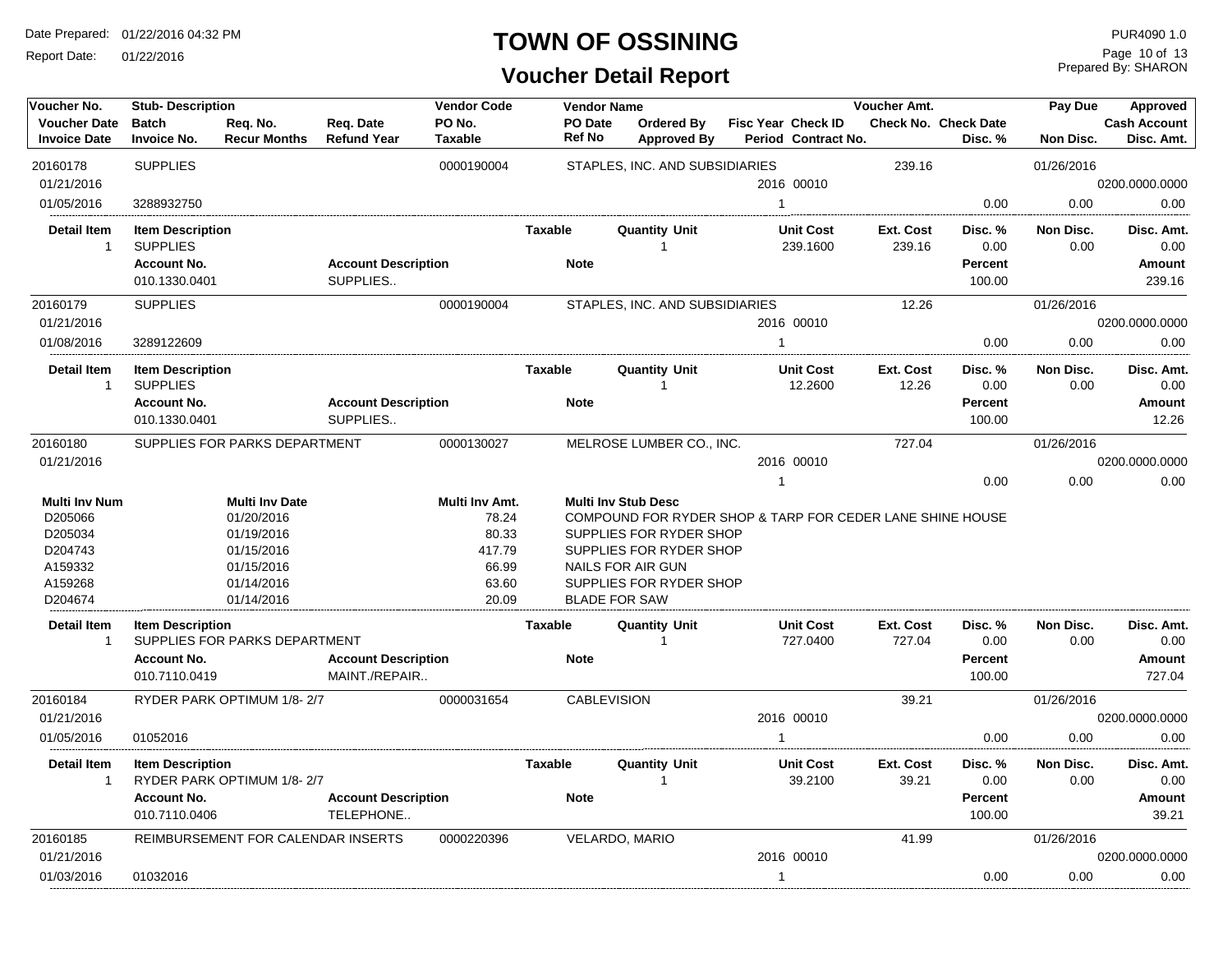Report Date: 01/22/2016

#### **TOWN OF OSSINING**

#### **Voucher Detail Report**

Prepared By: SHARON Page 11 of 13

| Voucher No.                                | <b>Stub-Description</b>                                                                |                                        |                                                                                                | <b>Vendor Code</b>       |                          | <b>Vendor Name</b>                      |                                                  | Voucher Amt.                    |                                        | Pay Due                  | Approved                                    |
|--------------------------------------------|----------------------------------------------------------------------------------------|----------------------------------------|------------------------------------------------------------------------------------------------|--------------------------|--------------------------|-----------------------------------------|--------------------------------------------------|---------------------------------|----------------------------------------|--------------------------|---------------------------------------------|
| <b>Voucher Date</b><br><b>Invoice Date</b> | <b>Batch</b><br><b>Invoice No.</b>                                                     | Reg. No.<br><b>Recur Months</b>        | Reg. Date<br><b>Refund Year</b>                                                                | PO No.<br><b>Taxable</b> | PO Date<br><b>Ref No</b> | <b>Ordered By</b><br><b>Approved By</b> | <b>Fisc Year Check ID</b><br>Period Contract No. |                                 | <b>Check No. Check Date</b><br>Disc. % | Non Disc.                | <b>Cash Account</b><br>Disc. Amt.           |
| 20160185                                   |                                                                                        | REIMBURSEMENT FOR CALENDAR INSERTS     |                                                                                                | 0000220396               |                          | VELARDO, MARIO                          |                                                  |                                 |                                        |                          |                                             |
| <b>Detail Item</b>                         | <b>Item Description</b>                                                                | REIMBURSEMENT FOR CALENDAR INSERTS     |                                                                                                |                          | <b>Taxable</b>           | <b>Quantity Unit</b>                    | <b>Unit Cost</b><br>41.9900                      | Ext. Cost<br>41.99              | Disc. %<br>0.00                        | Non Disc.<br>0.00        | Disc. Amt.<br>0.00                          |
|                                            | <b>Account No.</b>                                                                     |                                        | <b>Account Description</b>                                                                     |                          | <b>Note</b>              |                                         |                                                  |                                 | <b>Percent</b>                         |                          | Amount                                      |
|                                            | 010.7110.0201                                                                          |                                        | EQUIPMENT                                                                                      |                          |                          |                                         |                                                  |                                 | 100.00                                 |                          | 41.99                                       |
| 20160187                                   |                                                                                        |                                        | SUPERVISOR'S OFFICE AND CONFERENCE ROO 0000179998                                              |                          | R.S.KAMP                 |                                         |                                                  | 100.00                          |                                        | 01/26/2016               |                                             |
| 01/21/2016                                 |                                                                                        |                                        |                                                                                                |                          |                          |                                         | 2016 00010                                       |                                 |                                        |                          | 0200.0000.0000                              |
| 01/08/2016                                 | 01082016                                                                               |                                        |                                                                                                | M                        |                          |                                         |                                                  |                                 | 0.00                                   | 0.00                     | 0.00                                        |
| <b>Detail Item</b><br>$\mathbf{1}$         | <b>Item Description</b><br><b>NAMES</b>                                                |                                        | SUPERVISOR'S OFFICE AND CONFERENCE ROOM DOOR                                                   |                          | Taxable<br>М             | <b>Quantity Unit</b>                    | <b>Unit Cost</b><br>100.0000                     | Ext. Cost<br>100.00             | Disc. %<br>0.00                        | Non Disc.<br>0.00        | Disc. Amt.<br>0.00                          |
|                                            | <b>Account No.</b><br>010.1620.0419                                                    |                                        | <b>Account Description</b><br>MAINT./REPAIR                                                    |                          | <b>Note</b>              |                                         |                                                  |                                 | <b>Percent</b><br>100.00               |                          | Amount<br>100.00                            |
| 20160191                                   |                                                                                        | COURT & SUPERVISOR'S COPIERS, 1/1-1/31 |                                                                                                | 0000040097               |                          | DE LAGE LANDEN FINANCIAL SRVCS          |                                                  | 768.09                          |                                        | 01/26/2016               |                                             |
| 01/21/2016                                 |                                                                                        |                                        |                                                                                                |                          |                          |                                         | 2016 00010                                       |                                 |                                        |                          | 0200.0000.0000                              |
| 01/09/2016                                 | 48512854                                                                               |                                        |                                                                                                |                          |                          |                                         | 1 24938431                                       |                                 | 0.00                                   | 0.00                     | 0.00                                        |
| <b>Detail Item</b><br>$\mathbf{1}$         | <b>Item Description</b>                                                                | COURT & SUPERVISOR'S COPIERS, 1/1-1/31 |                                                                                                |                          | Taxable                  | <b>Quantity Unit</b><br>-1              | <b>Unit Cost</b><br>768.0900                     | Ext. Cost<br>768.09             | Disc. %<br>0.00                        | <b>Non Disc.</b><br>0.00 | Disc. Amt.<br>0.00                          |
|                                            | <b>Account No.</b><br>010.1110.0419<br>010.1620.0419<br>010.1110.0419<br>010.1620.0419 |                                        | <b>Account Description</b><br>MAINT./REPAIR<br>MAINT./REPAIR<br>MAINT./REPAIR<br>MAINT./REPAIR |                          | <b>Note</b>              |                                         |                                                  |                                 | <b>Percent</b>                         |                          | Amount<br>331.91<br>403.69<br>25.49<br>7.00 |
| 20160192                                   |                                                                                        |                                        | REFUND OF OVERPAYMENT OF SCHOOL TAX                                                            | 0000701455               |                          | <b>WEADOCK, LOUISE</b>                  |                                                  | 860.31                          |                                        | 01/26/2016               |                                             |
| 01/22/2016                                 |                                                                                        |                                        |                                                                                                |                          |                          |                                         | 2016 00010                                       |                                 |                                        |                          | 0200.0000.0000                              |
| 01/21/2016                                 | 9485                                                                                   |                                        |                                                                                                |                          |                          |                                         |                                                  |                                 | 0.00                                   | 0.00                     | 0.00                                        |
| <b>Detail Item</b>                         | <b>Item Description</b>                                                                | REFUND OF OVERPAYMENT OF SCHOOL TAX    |                                                                                                |                          | <b>Taxable</b>           | <b>Quantity Unit</b><br>$\Omega$        | <b>Unit Cost</b><br>0.0000                       | Ext. Cost<br>860.31             | Disc. %<br>0.00                        | Non Disc.<br>0.00        | Disc. Amt.<br>0.00                          |
|                                            | <b>Account No.</b>                                                                     |                                        | <b>Account Description</b>                                                                     |                          | <b>Note</b>              |                                         |                                                  |                                 | <b>Percent</b>                         |                          | Amount                                      |
|                                            | 010.0010.0690                                                                          |                                        | OVERPAYMENTS                                                                                   |                          |                          |                                         |                                                  |                                 | 100.00                                 |                          | 860.31                                      |
| <b>Total Vouchers reported:</b>            |                                                                                        | 44                                     |                                                                                                |                          |                          |                                         |                                                  | <b>Total GL Detail Reported</b> |                                        |                          | 300,809.91<br>00000000                      |

**Total Amount All Vouchers** 300,809.91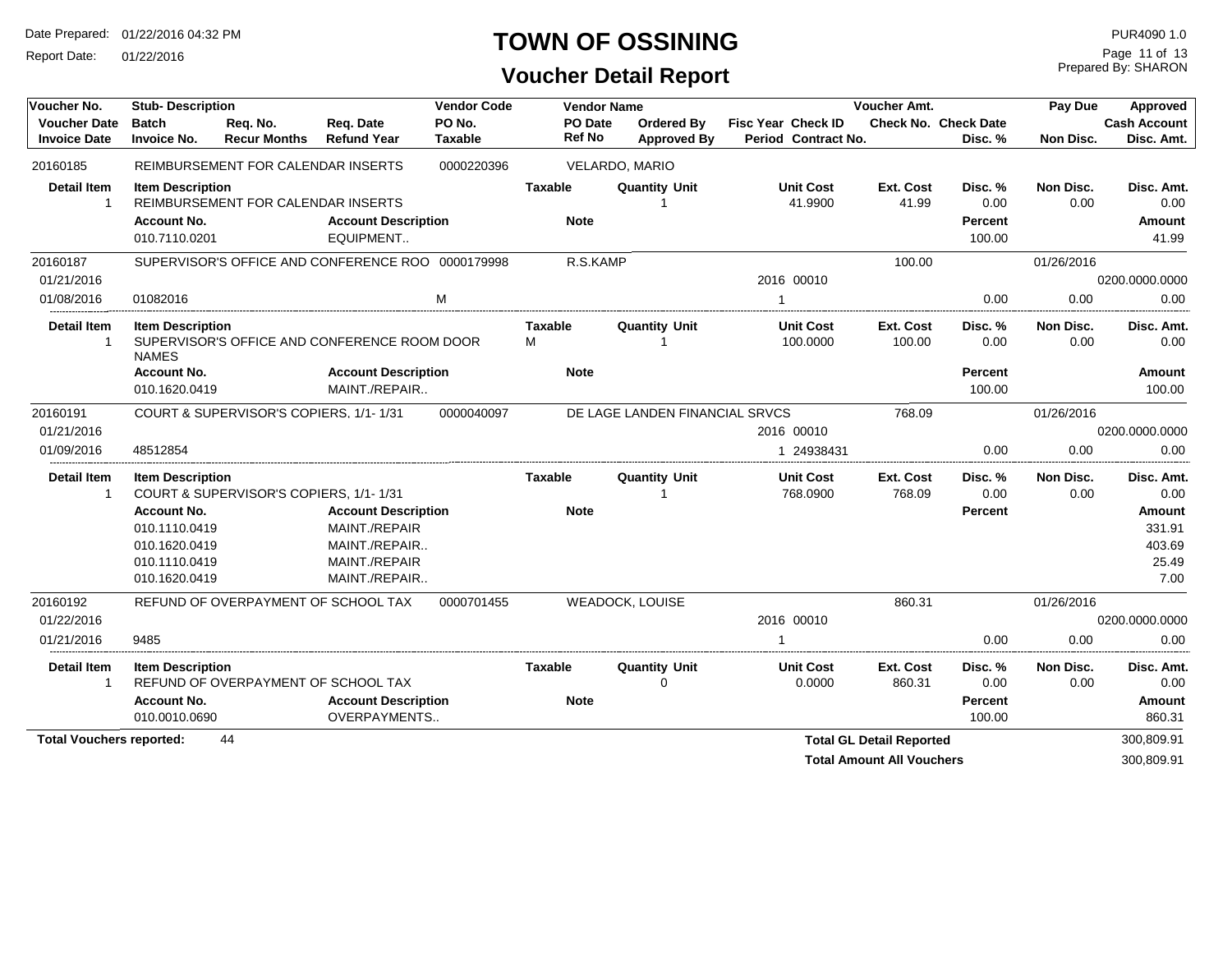Report Date: 01/22/2016

#### **TOWN OF OSSINING**

# **Voucher Detail Report**

Prepared By: SHARON Page 12 of 13

| Voucher No.                                | <b>Stub-Description</b>            |                                 |                                 | <b>Vendor Code</b>       | <b>Vendor Name</b>       |                                  |                                           | Voucher Amt.            |         | Pay Due   | Approved                          |
|--------------------------------------------|------------------------------------|---------------------------------|---------------------------------|--------------------------|--------------------------|----------------------------------|-------------------------------------------|-------------------------|---------|-----------|-----------------------------------|
| <b>Voucher Date</b><br><b>Invoice Date</b> | <b>Batch</b><br><b>Invoice No.</b> | Req. No.<br><b>Recur Months</b> | Req. Date<br><b>Refund Year</b> | PO No.<br><b>Taxable</b> | PO Date<br><b>Ref No</b> | Ordered By<br><b>Approved By</b> | Fisc Year Check ID<br>Period Contract No. | Check No. Check Date    | Disc. % | Non Disc. | <b>Cash Account</b><br>Disc. Amt. |
| <b>Fund</b>                                | <b>Cash Item</b>                   |                                 |                                 |                          |                          |                                  |                                           | -------- Direct Pay --- |         | $- - - -$ |                                   |
|                                            | 010 - TOWN GENERAL                 |                                 |                                 |                          | Regular                  | Prepaid                          | <b>Wire Transfer</b>                      | Outstanding             |         | Paid      | <b>Total</b>                      |
|                                            | 0200.0000.0000                     |                                 | <b>TOWN</b>                     |                          | 103,861.51               | 0.00                             | 0.00                                      | 0.00                    |         | 0.00      | 103,861.51                        |
|                                            |                                    | <b>Fund Total</b>               |                                 |                          | 103,861.51               | 0.00                             | 0.00                                      | 0.00                    |         | 0.00      | 103,861.51                        |
|                                            | 020 - TOWN OUTSIDE                 |                                 |                                 |                          |                          |                                  |                                           |                         |         |           |                                   |
|                                            | 0200.0000.0000                     |                                 | <b>TOWN</b>                     |                          | 65,899.56                | 0.00                             | 0.00                                      | 0.00                    |         | 0.00      | 65,899.56                         |
|                                            |                                    | <b>Fund Total</b>               |                                 |                          | 65,899.56                | 0.00                             | 0.00                                      | 0.00                    |         | 0.00      | 65,899.56                         |
| 031 - HIGHWAY                              |                                    |                                 |                                 |                          |                          |                                  |                                           |                         |         |           |                                   |
|                                            | 0200.0000.0000                     |                                 | <b>TOWN</b>                     |                          | 30,758.49                | 0.00                             | 0.00                                      | 0.00                    |         | 0.00      | 30,758.49                         |
|                                            |                                    | <b>Fund Total</b>               |                                 |                          | 30,758.49                | 0.00                             | 0.00                                      | 0.00                    |         | 0.00      | 30,758.49                         |
|                                            | 032 - DALE CEMETERY TRUST FUND     |                                 |                                 |                          |                          |                                  |                                           |                         |         |           |                                   |
|                                            | 0200.0000.0000                     |                                 | <b>TOWN</b>                     |                          | 3,836.75                 | 0.00                             | 0.00                                      | 0.00                    |         | 0.00      | 3,836.75                          |
|                                            |                                    | <b>Fund Total</b>               |                                 |                          | 3,836.75                 | 0.00                             | 0.00                                      | 0.00                    |         | 0.00      | 3,836.75                          |
| 037 - CAPITAL FUND                         |                                    |                                 |                                 |                          |                          |                                  |                                           |                         |         |           |                                   |
|                                            | 0200.0000.0000                     |                                 | <b>TOWN</b>                     |                          | 27,409.00                | 0.00                             | 0.00                                      | 0.00                    |         | 0.00      | 27,409.00                         |
|                                            |                                    | <b>Fund Total</b>               |                                 |                          | 27,409.00                | 0.00                             | 0.00                                      | 0.00                    |         | 0.00      | 27,409.00                         |
|                                            | 045 - CONSOLIDATED SEWER DISTRICT  |                                 |                                 |                          |                          |                                  |                                           |                         |         |           |                                   |
|                                            | 0200.0000.0000                     |                                 | <b>TOWN</b>                     |                          | 1,942.60                 | 0.00                             | 0.00                                      | 0.00                    |         | 0.00      | 1,942.60                          |
|                                            |                                    | <b>Fund Total</b>               |                                 |                          | 1,942.60                 | 0.00                             | 0.00                                      | 0.00                    |         | 0.00      | 1,942.60                          |
|                                            | 050 - TOWN WIDE WATER              |                                 |                                 |                          |                          |                                  |                                           |                         |         |           |                                   |
|                                            | 0200.0000.0000                     |                                 | <b>TOWN</b>                     |                          | 79.97                    | 0.00                             | 0.00                                      | 0.00                    |         | 0.00      | 79.97                             |
|                                            |                                    | <b>Fund Total</b>               |                                 |                          | 79.97                    | 0.00                             | 0.00                                      | 0.00                    |         | 0.00      | 79.97                             |
|                                            | 051 - NORTH STATE ROAD SEWER       |                                 |                                 |                          |                          |                                  |                                           |                         |         |           |                                   |
|                                            | 0200.0000.0000                     |                                 | <b>TOWN</b>                     |                          | 88.40                    | 0.00                             | 0.00                                      | 0.00                    |         | 0.00      | 88.40                             |
|                                            |                                    | <b>Fund Total</b>               |                                 |                          | 88.40                    | 0.00                             | 0.00                                      | 0.00                    |         | 0.00      | 88.40                             |
| 063 - LIGHTING DIST.                       |                                    |                                 |                                 |                          |                          |                                  |                                           |                         |         |           |                                   |
|                                            | 0200.0000.0000                     |                                 | <b>TOWN</b>                     |                          | 204.91                   | 0.00                             | 0.00                                      | 0.00                    |         | 0.00      | 204.91                            |
|                                            |                                    | <b>Fund Total</b>               |                                 |                          | 204.91                   | 0.00                             | 0.00                                      | 0.00                    |         | 0.00      | 204.91                            |